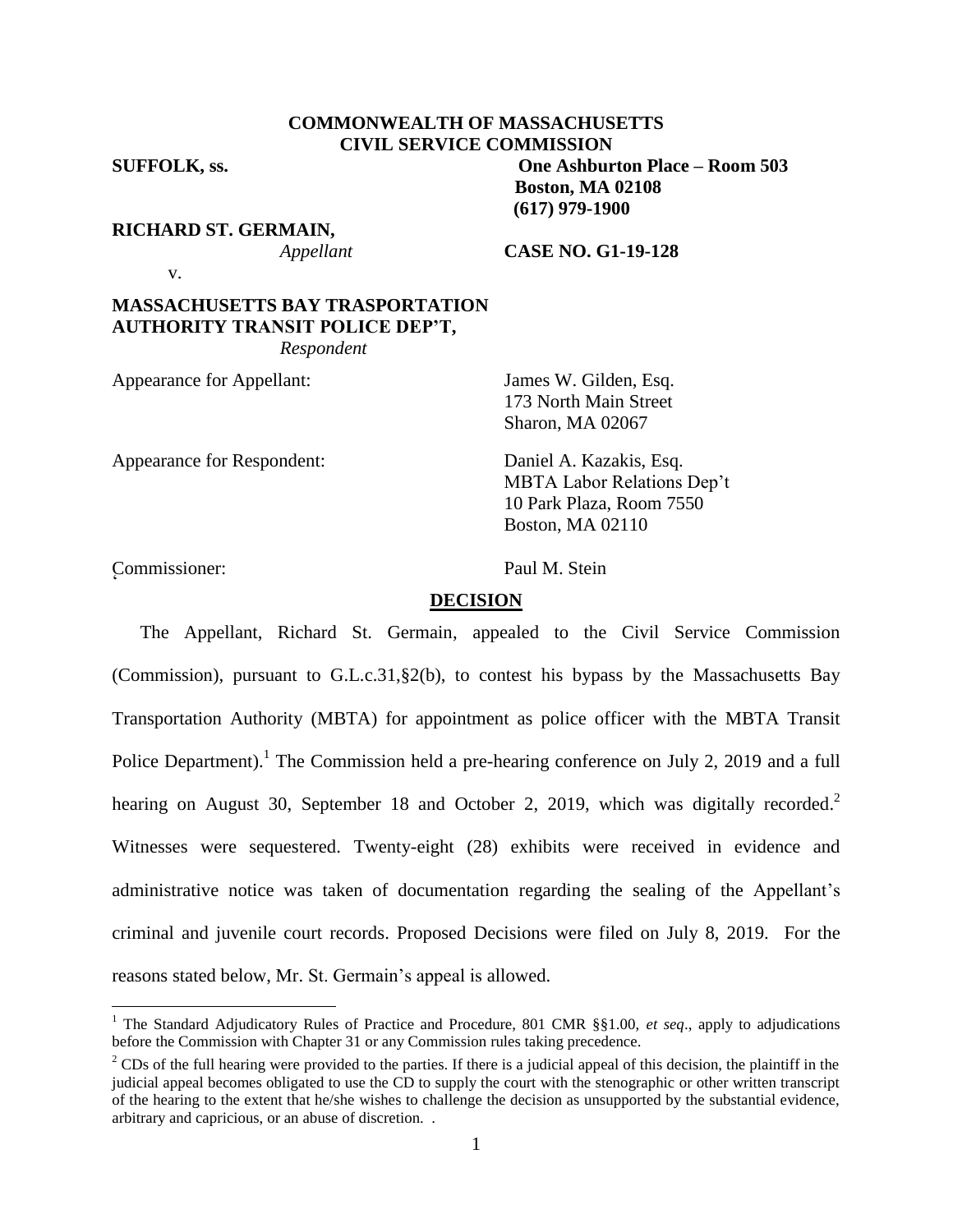#### **FINDINGS OF FACT**

Based on the Exhibits entered into evidence and the testimony of the following witnesses: *Called by the Appointing Authority*:

- **MBTA Transit Police Detective. Matthew Haney**
- **MBTA Transit Police Detective Paul Mabee**
- **MBTA Transit Police Sergeant John Cutting**

*Called by the Appellant:*

- Richard St. Germain, Appellant
- Ms. C, former domestic partner

and taking administrative notice of all matters filed in the case, pertinent law and reasonable inferences from the credible evidence, a preponderance of evidence establishes these facts:

1. The Appellant, Richard St. Germain, is an African-American male in his early thirties. He currently shares joint legal and physical custody of three children resulting from a long-term prior relationship with Ms. C and also supports a fourth child that Ms. C had through another relationship, remaining active in their lives, attending school events, coaching sports and volunteering at school. (*Exh. 26; Testimony of Appellant & Ms. C*)

2. Mr. St. Germain was born in Boston, removed from his parents at an early age, and grew up in foster care, group homes and residential programs. He obtained a high school diploma through the Boston Community Leadership Academy (2003), received a scholarship to attend a transitional college program at Brandeis University (2003-2004), and completed a one-year technical training program at Cambridge College (2007) sponsored by Year Up, Inc. He attended Bunker Hill Community College off and on from 2004 through 2014, but did not obtain a degree. (*Exhs. 3, 24 & 28; Testimony of Appellant*)

3. Mr. St. Germain became employed in January 2016 with the Suffolk County Sheriff's Office and currently holds the position of Deputy Sheriff, which grants him full police powers. He serves on the rapid response unit, operates cruisers (sometimes at high speed over Boston streets to convey prisoners to hospitals), performs police details, and performs other duties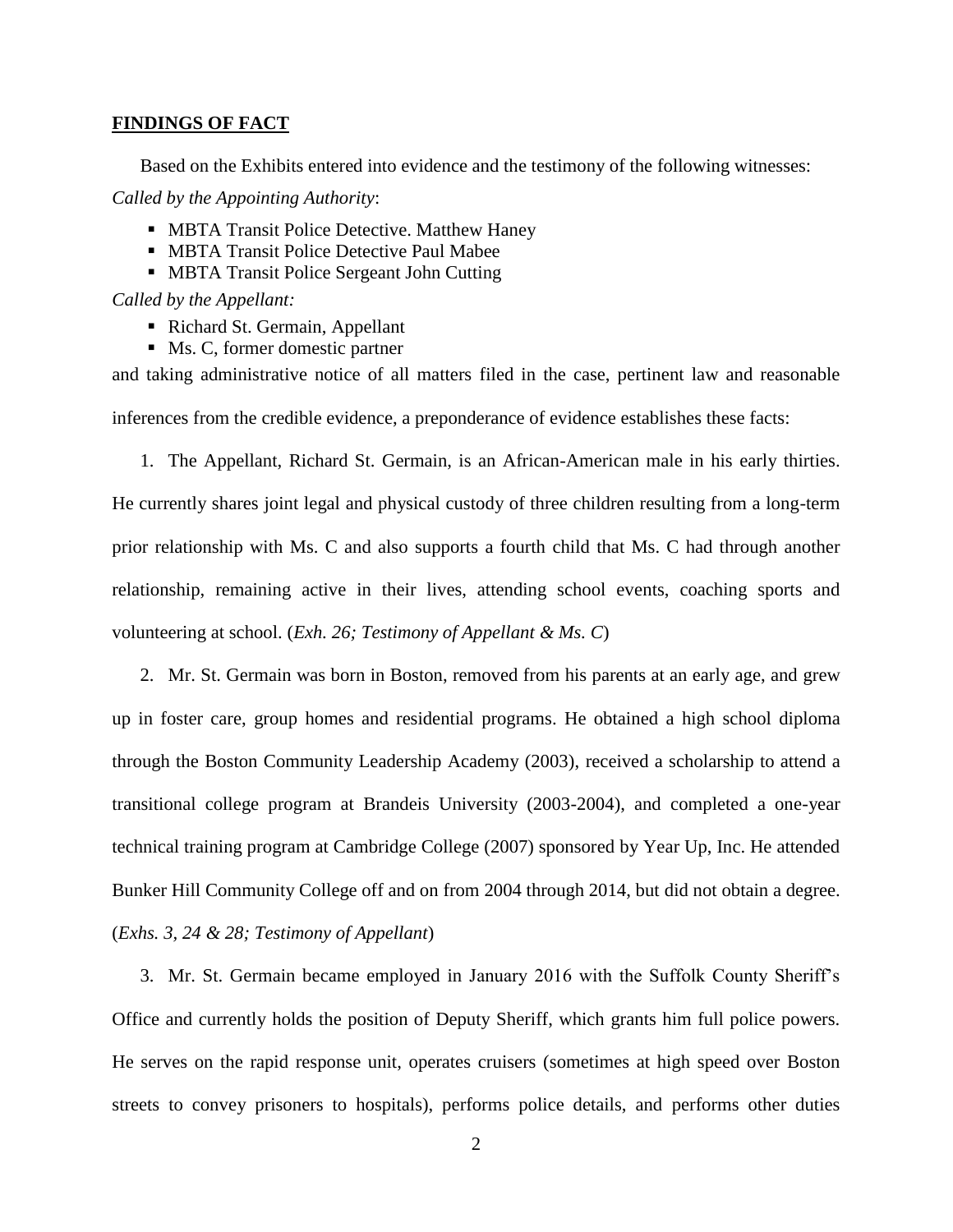incident to the care and custody of prisoners. He participates in the Suffolk Sheriff's community

outreach program, coaching inner-city youth. (*Exhs. 3, 24 & 28; Testimony of Appellant*)

- 4. Mr. St. Germain's employment from 2006 to 2016 includes:
	- 2006-2008: Fidelity Investments, Intern; Jr. Systems Engineer; Regional Support Technician. Laid off in reduction in force due to recession.
	- $\bullet$  2008-2010: Unemployed
	- 2010-2011: Toys R Us, Bicycle Dep't Manager. Assembled and repaired bicycles and provided customer service. Resigned to take job with Middlesex Sheriff's Office.
	- 2011-2013: Middlesex Sheriff's Office, Correction Officer. Terminated (conditional offer withdrawn) during probationary period when 2013 criminal charges were filed against him, as described further below.
	- $\bullet$  2013-2014: Unemployed
	- 2014-2016: Beth Israel Deaconess Hospital, Public Safety Officer. Per diem position. After becoming a full-time Deputy Sheriff, he stopped working the minimum number of hours and was terminated for "job abandonment".
	- 2014-2016: Apollo International, Security Officer; Supervisor; Account Manager. Resigned after taking position with Suffolk County Sheriff's Office.

(*Exhs. 3, 24, 25 & 28; Testimony of Appellant*)

5. Mr. St. Germain's driver's history includes the following citations:

| 09/03/2005 | <b>Surchargeable Accident</b>                            |
|------------|----------------------------------------------------------|
| 11/18/2005 | Speeding (NA); Number Plate Violation (NR)               |
| 05/22/2007 | Speeding (NR); Registration Not In Possession (NA)       |
| 08/01/2007 | Speeding $(R)$                                           |
| 09/13/2007 | <b>Failure to Obey Sign (R)</b>                          |
| 01/05/2008 | Speeding (R); Failure to Wear Seat Belt (R)              |
| 09/17/2008 | Passing Violation (NP); Failure to Wear Seat Belt (R)    |
| 12/16/2008 | <b>Miscellaneous Equipment Violation (R)</b>             |
| 01/30/2009 | <b>Speeding (R);</b> Registration Not In Possession (NR) |
| 08/07/2009 | No Inspection Sticker $(R)$                              |
| 10/08/2009 | No Inspection Sticker (NR); Number Plate Violation (NR)  |
| 06/11/2011 | <b>Surchargeable Accident</b>                            |
| 02/02/2012 | Failure to Stop (NR)                                     |
| 04/25/2014 | Speeding (NR)                                            |
| 02/23/2018 | Speeding (INC) [later $NR$ ] <sup>3</sup>                |
|            |                                                          |

(*Exhs. 3 & 15; Testimony of Appellant*)

<sup>&</sup>lt;sup>3</sup> This citation was adjudicated Not Responsible after the BPD pulled the RMV Driver's History. (*Exhs. 3 & 15; Testimony of Appellant*)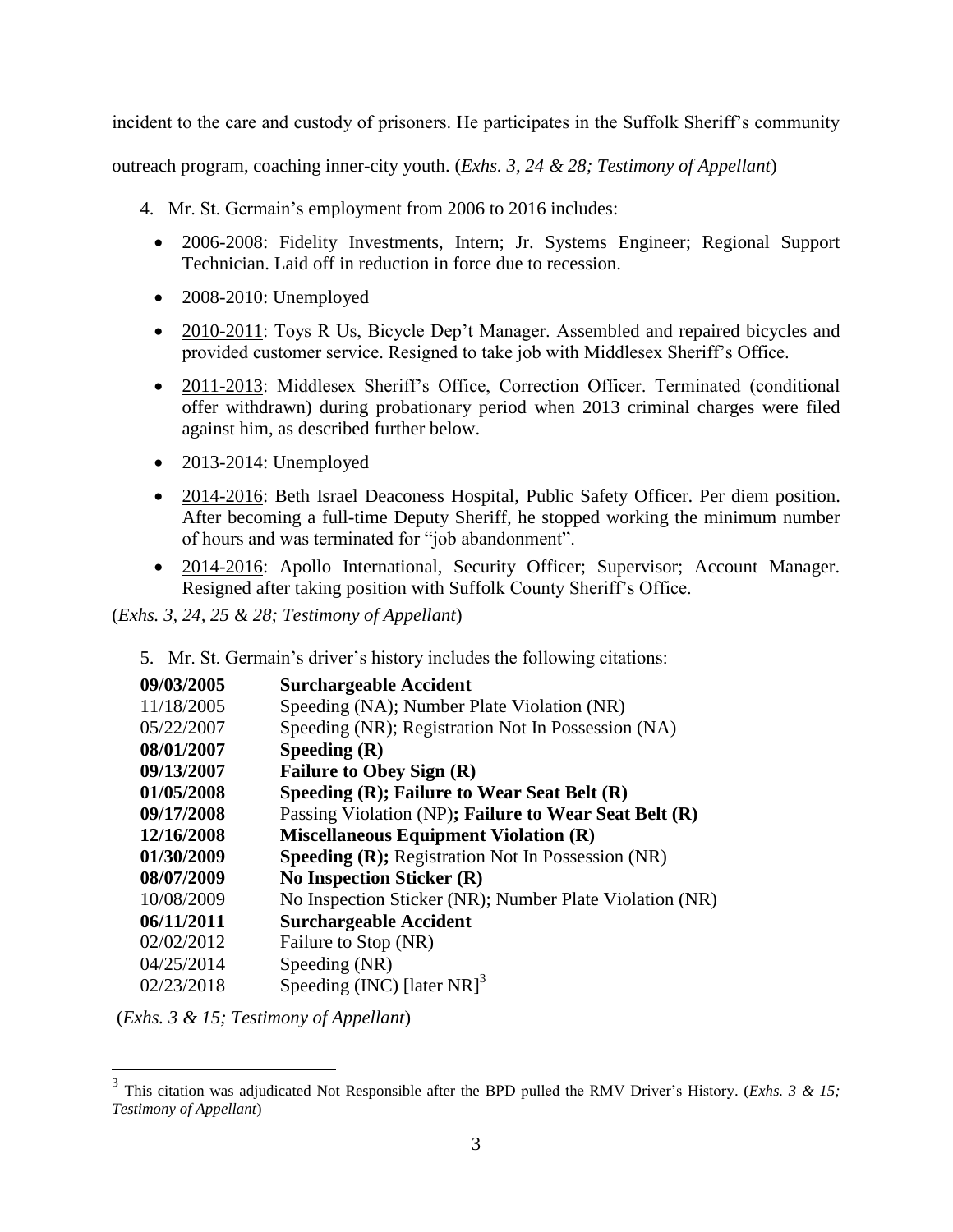6. Mr. St. Germain currently holds two Licenses to Carry Firearms (LTC): (1) an Unrestricted Class A Large Capacity License to Carry issued by the Medford Police Department and most recently renewed by the Woburn Police Department in August 2017 (to expire August 2023) and (2) a Utah Concealed Carry License, most recently renewed in 2016 (to expire in 2021). Mr. St. Germain has been in good standing with both LTCs, save for a one year period in 2013, when those licenses were suspended following the criminal charges filed against him discussed further below. He owns several firearms. (*Exhs. 2 & 3; Testimony of Appellant*)

7. Mr. St. Germain's Criminal History includes:

- Two (2) adult records (sealed in 2014) concerning disputes in May 2007 and May 2013 with Ms. C, then Mr. St. Germain's domestic partner, the details of which are described further below. (*Exhs.3, 12 & 13; Testimony of Appellant & Ms. C; Administrative Notice* [\[https://documentcloud.adobe.com/link/track?uri=urn%3Aaaid %3 Ascds%3](https://documentcloud.adobe.com/link/track?uri=urn%3Aaaid%20%253%20Ascds%253%20AUS%3Af8e8f509-2db3-4de0-bc20-7bfc98a84cc7)  [AUS%3Af8e8f509-2db3-4de0-bc20-7bfc98a84cc7\]](https://documentcloud.adobe.com/link/track?uri=urn%3Aaaid%20%253%20Ascds%253%20AUS%3Af8e8f509-2db3-4de0-bc20-7bfc98a84cc7))
- Four (4) juvenile cases (sealed in 2019) alleging assault & battery concerning residents and staff at the juvenile facilities and group homes where he then lived, filed or dismissed without a delinquency adjudication: (1) age 14 – telephone allegedly thrrown at resident; (2) age 15 – allegedly chased and threatened staff and residents with hockey stick; (3) age 15 –telephone allegedly used in unknown manner; (4) age 15 – resident allegedly hit with broken antenna and shampoo bottle. (*Exhs.2 & 12;Testimony of Appellant; Administrative Notice* [*[https://documentcloud.adobe.com/link/track?](https://documentcloud.adobe.com/link/track?%20uri=urn%3Aaaid%3Ascds%3AUS%3Af8e8f509-2db3-4de0-bc20-7bfc%2098a84cc7)  [uri=urn%3Aaaid%3Ascds%3AUS%3Af8e8f509-2db3-4de0-bc20-7bfc 98a84cc7\]](https://documentcloud.adobe.com/link/track?%20uri=urn%3Aaaid%3Ascds%3AUS%3Af8e8f509-2db3-4de0-bc20-7bfc%2098a84cc7))<sup>4</sup>*

 $<sup>4</sup>$  Mr. St. Germain described the period of his youth from approximately 1997 to 2001 as the most difficult time of</sup> his life. He had been separated from his siblings, who were sent to different foster homes and, all but one, eventually adopted, and he wound up in residential programs and group homes where he was "fending off bullies" much older and bigger than he was. (*Testimony of Appellant*).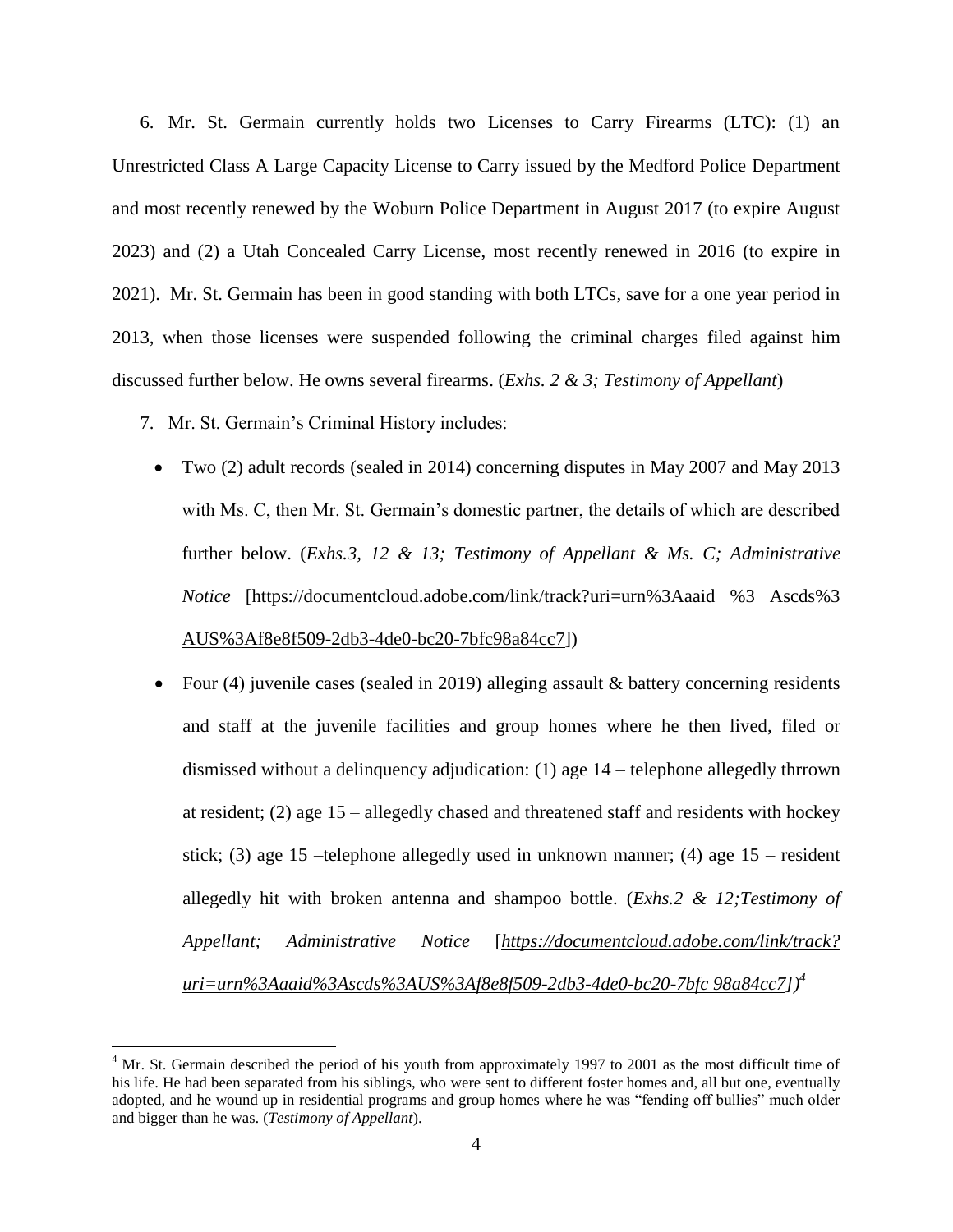#### Mr. St. Germain's Law Enforcement Applications

8. On March 25, 2017, Mr. St. Germain took and passed the civil service examination for Municipal Police Officer (and Massachusetts State Police [MSP] Trooper) administered by the Massachusetts Human Resources Division (HRD) and his name was placed on the Municipal Police eligible list established in November 2017. (*Stipulated Facts)*

9. In April 2017, from a prior eligible list, Mr. St. Germain applied for appointment as a MSP Trooper. He completed the application process, including a background investigation and psychological examination, but was not selected for appointment. He reapplied in 2018 and, again, was not selected. (*Exhs. 2, 3 & 22)*

10. In 2018, Mr. St. Germain applied for a position as a Brockton Police Officer and, after an initial background investigation, in November 2018, was recommended for bypass. (*Exh. 21*) 5

11. On September 4, 2018, HRD issued Certification #05777 to the MBTA for the appointment of twenty (20) entry-level MBTA Transit Police Officers from the 2017 Municipal Police eligible list. Mr. St. Germain's name appeared in a tie group in the  $62<sup>nd</sup>$  position on the certification. He signed the certification as willing to accept employment and was provided, via e-mail, a copy of the MBTA's "Recruit Officer Candidate Application Packet" which he was required to complete electronically and return to the MBTA within seven (7) days. (*Stipulated Facts; Exhs. 1 through 11; Testimony of Haney, Mabee & Cutting)*

12. The application packet included twenty-eight (28) pages containing 99 separate questions, many of which required use of an "Additional Response Form" to provide all the information needed to respond to the question. (*Exh. 3*)

 $<sup>5</sup>$  Mr. St. Germain's bypass by the City of Brockton is the subject of a related appeal which the Commission also</sup> decides today. St. Germain v. City of Brockton, CSC No. G1-19-053.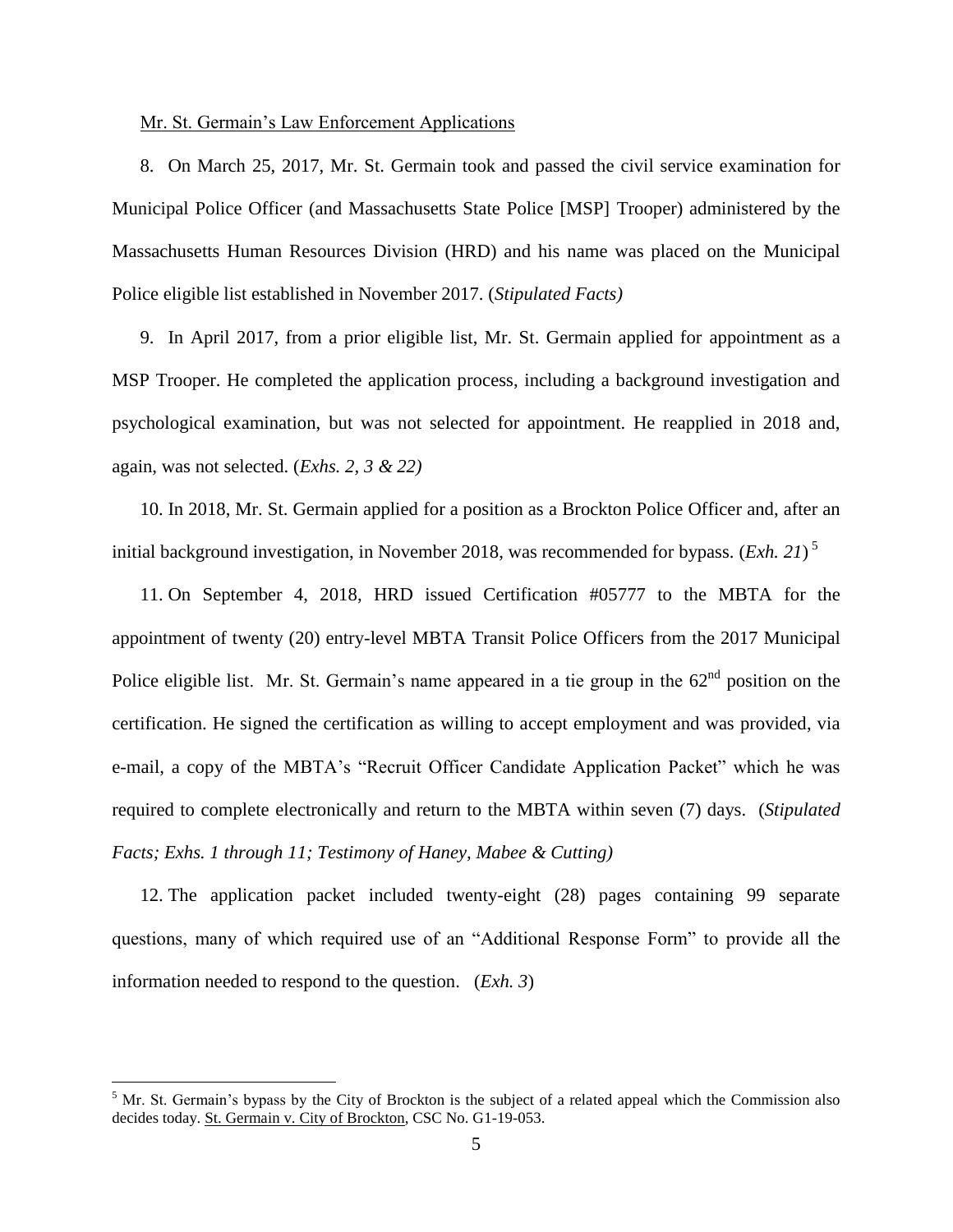13. In the week following receipt of the application form, Mr. St. Germain was assigned extra overtime hours at the Suffolk Sheriff's Department. He did not begin working on his application until the night before it was due. To save time, he tried to copy information from prior applications, but had trouble entering all of the information correctly and "clearly made mistakes." (*Testimony of Appellant*)

14. On September 7, 2018, as required, Mr. St. Germain reported to the MBTA with his application packet. When it came time to meet with Sgt. Det. Cutting, he explained his difficulty completing and printing the on-line application form. (*Testimony of Appellant & Cutting*)

15. Candidates commonly encounter technical issues with the application and are allowed to fix errors and, if necessary, submit hand-written responses. (*Testimony of Mabee and Cutting*)

16. Sgt. Det. Cutting provided Mr. St. Germain a computer terminal and allowed him time to finish and submit his application, which included responses to all 99 questions, plus nineteen (19) Additional Response Form pages. Due to problems downloading some of the pages, he wound up having to fix typos and insert some of the information by hand. (*Exh. 3; Testimony of Appellant & Cutting*)

17. Mr. St. Germain included most of the required documentation with the application, but did not provide his college transcripts and three years of tax returns. (*Exhs. 4 through 11 & 28)*

18. It is not unusual for applicants to need more time to submit documentation. Mr. St. Germain was allowed additional time to provide his college transcripts and tax returns. He had not yet obtained all of those additional documents when he received notice that he would be bypassed and, therefore, never submitted them. (*Testimony of Appellant, Mabee & Cutting*)

19. Mr. St. Germain's application was assigned to MBTA Transit Police Detective Mabee to begin the background investigation. Det. Mabee reviewed the Criminal Offender Record Information (CORI) obtained by the MBTA through the Massachusetts Criminal Justice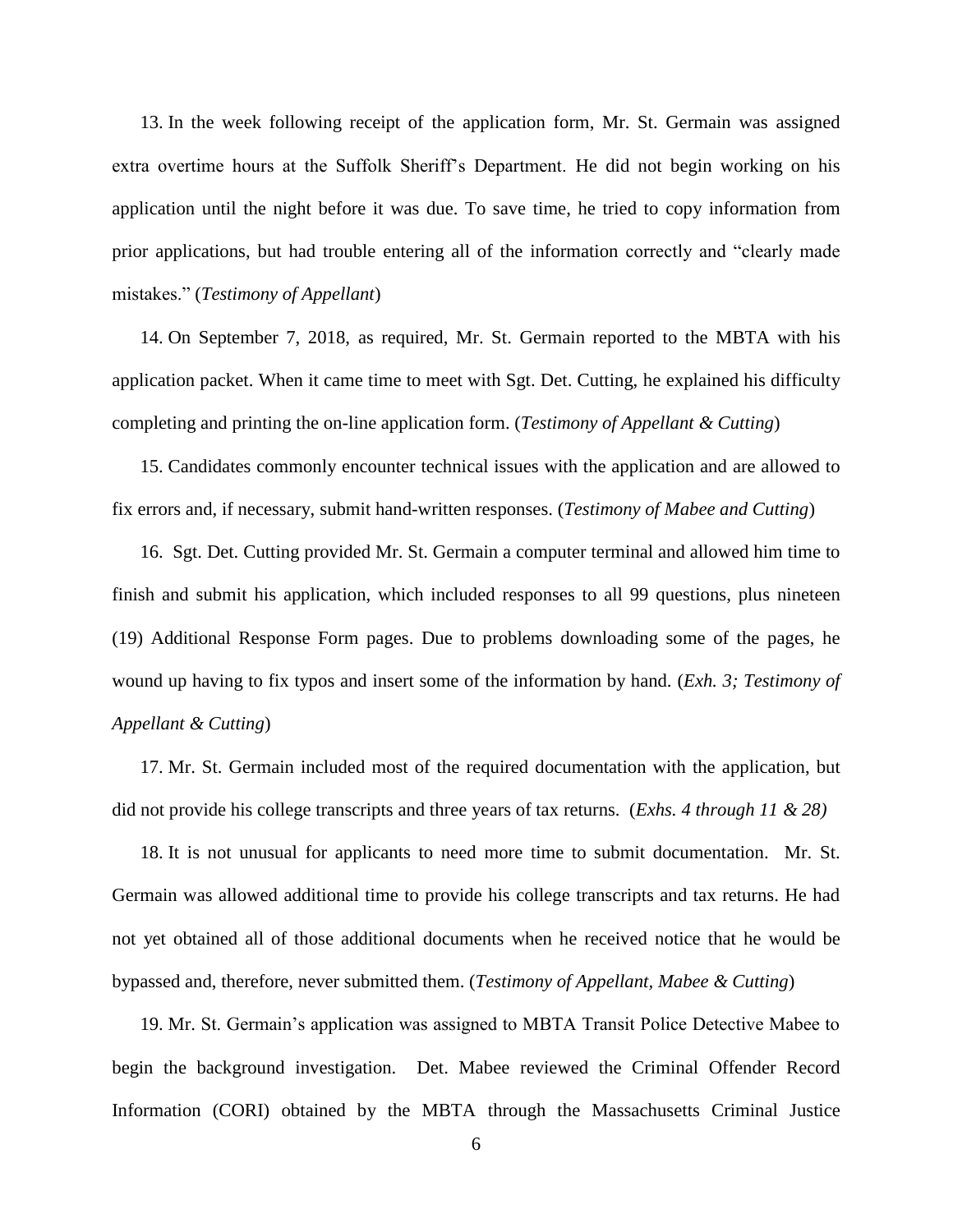Information Services (CJIS), which contains a record of Mr. St. Germain's driving history, as well as the history of all adult criminal arraignments, including the two sealed records, and all juvenile appearances. (*Exhs. 12 through 15; Testimony of Mabee*)

20. The rest of Det. Mabee's investigation consisted of collecting and reviewing (a) police reports on file with the Medford, New Bedford and Boston Police; (b) personnel records from the Middlesex Sheriff and the Suffolk Sheriff; (c) Mr. St. Germain's charge of discrimination filed with the Massachusetts Commission Against Discrimination (MCAD) alleging racially disparate treatment by the Middlesex Sheriff along with the MCAD's finding of lack of probable cause; and (d) Mr. St. Germain's MSP and Brockton application packets. (*Exh. 18*)

21. Det. Mabee never met Mr. St. Germain. His employment and personal references were not checked. *<sup>6</sup>* He was not granted an "oral board" interview. No written investigation report was generated. (*Testimony of Appellant & Mabee*)

22. In early 2019, Sgt. Det. Cutting and Det. Mabee contacted Mr. St. Germain by telephone and informed him that, after verbal discussion with "command staff", the MBTA was not moving forward with his application. (*Testimony of Appellant, Cutting & Mabee*)

23. By letter dated April 10, 2019, MBTA Superintendent Richard Sullivan informed Mr. St. Germain that he had been bypassed. The letter, authored by Det. Mabee, summarized the reasons for his bypass as follows:

"[Y]ou failed to truthfully and accurately answer numerous questions listed in your MBTA Transit Police Recruit Application Package. Your horrendous driving record, accompanied by your inability to pay attention to detail makes you a burden for any law

<sup>&</sup>lt;sup>6</sup> The personnel file obtained by the MBTA from the Middlesex Sheriff's Office included a performance review made two months before Mr. St. Germain was dismissed, which noted that, except for improvement in gaining knowledge of policies and procedures, his performance was acceptable or superior in all categories, with his supervisor specifically calling out his "professional" manner and respect for all. (*Exh. 25*) The MSP application packet contains extensive details of the MSP's background investigation, including, among other things, two positive references from his direct supervisors at the Middlesex Sheriff's Office and the Suffolk Sheriff's Office, who vouched for him as a man of "superb moral character", a "fair yet firm officer" who "follows the chain of command" and performs with "professionalism and strict attention to detail." (*Exh. 22*)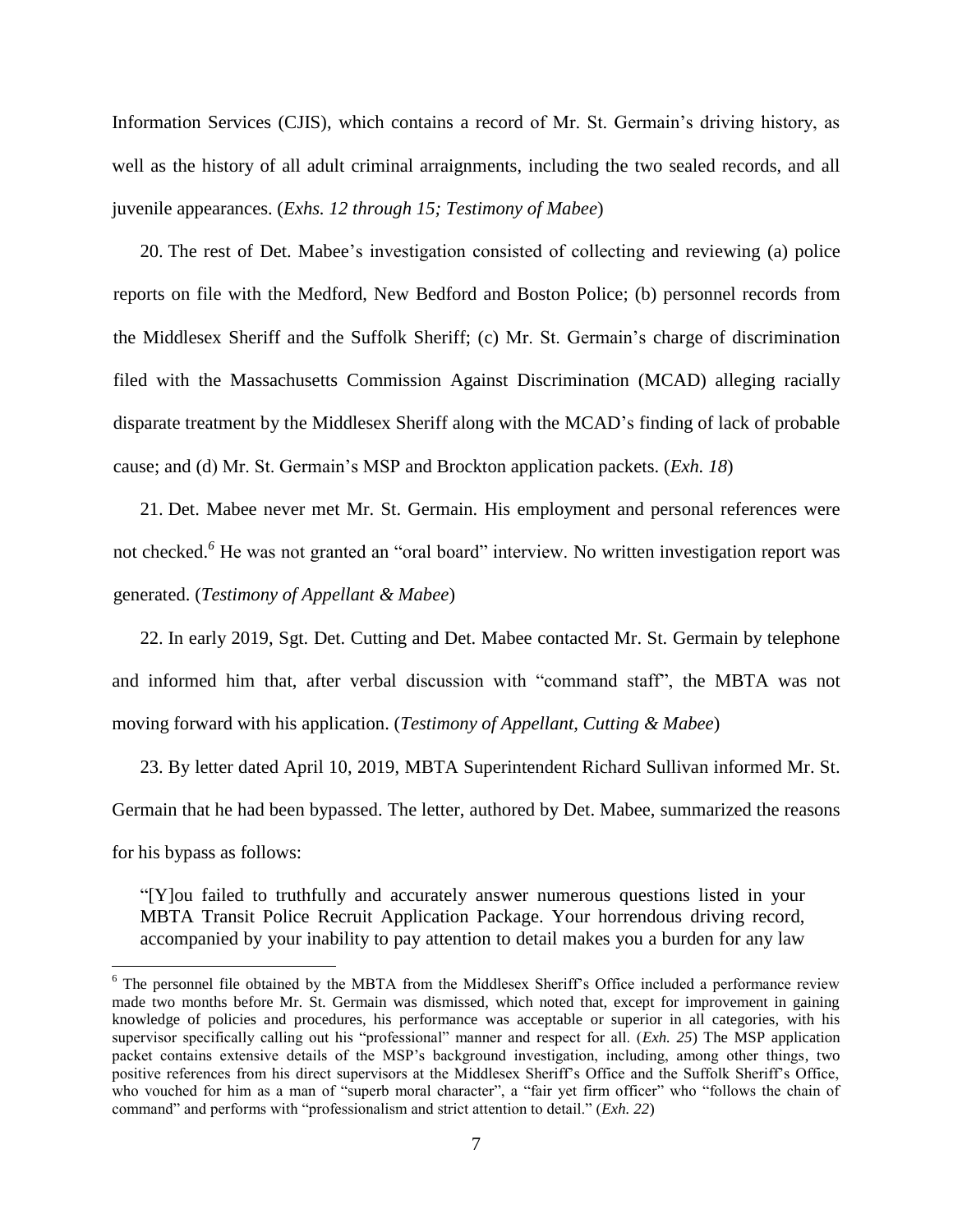enforcement agency. Your aggressive, hostile, and confrontational actions exhibited through the information cited by numerous Police Officers and their interactions with you makes you a liability (sic) therefor, appointing you as a Police Officer would be an injustice to the Commonwealth of Massachusetts. Your blatant disregard to follow Massachusetts General Law makes it impossible to empower you to enforce the same . . . laws . . . you violate. You failed to follow the directions completing the MBTA Transit Police Recruit Application and . . . every question was not answered truthfully and to the best of your knowledge. Therefore, hiring you, as a Police Officer, would not only be detrimental to the MBTA Transit Police Department but all citizens of the Commonwealth of Massachusetts and your name should be by-passed for employment."

(*Exh. 2; Testimony of Mabee*)

24. The MBTA bypass letter enumerated twelve (12) "discrepancies and/or omissions"

found in Mr. St. Germain's application and background documentation:

- 1. Question #17 on the application asked: "Have you ever received a written or verbal warning from a police officer in any state?" Mr. St. Germain responded: 'Yes, there have been a few times that I was pulled over by a Police Officer and let go with a warning date and reasons I do not remember." The MBTA found this answer "minimal" without providing the required "Who, What, When, Where and Why".
- 2. Question #18 asked; "Have you ever received a citation from a police officer in any state?" Although Mr. St. Germain disclosed twelve (12) motor vehicle citations, he did not mention a February 23, 2018 speeding ticket [that he was appealing and resulted in a finding of Not Responsible].
- 3. Question #19 asked; "Have you ever been involved in an automobile accident in any state?" Mr. St. Germain provided an "Additional Response Form which disclosed both of his surchargeable accidents [a 2005 one-operator motorcycle accident and a 2011 accident "while driving in a rainstorm, a car with no tail lights stopped short" and he failed to brake in time to avoid the collision]. He also disclosed a 2016 accident that did not appear on his driver history [being rear-ended in Boston for which he was not responsible] Again, the MBTA found these responses "vague" and lacking in "details".
- 4. Question #25 asked: "Has your license to operate a motor vehicle in any state been suspended, revoked, or slated for suspension or revocation?" Mr. St. Germain's handwritten Additional Response Form listed a suspension from 9/14/2009 to 12/14/2009 for seven surchargeable events but did not disclose that his license was "slated for suspension" in 2008 due to non-payment of fines and costs; and did not disclose that he currently owed an unpaid parking ticket that would prevent renewal of his license when it came up. The MBTA described this driving record as a "direct reflection of your inability to safely operate a motor vehicle" and failing to accept "responsibilities for your own actions by promptly paying the citations issued in order to maintain your privilege to operate a motor vehicle."
- 5. Question #27 asked: "List chronologically ALL employment, including summer, parttime employment and volunteer employment. If unemployed for a period of time indicate, setting forth the dates of unemployment." The MBTA found the following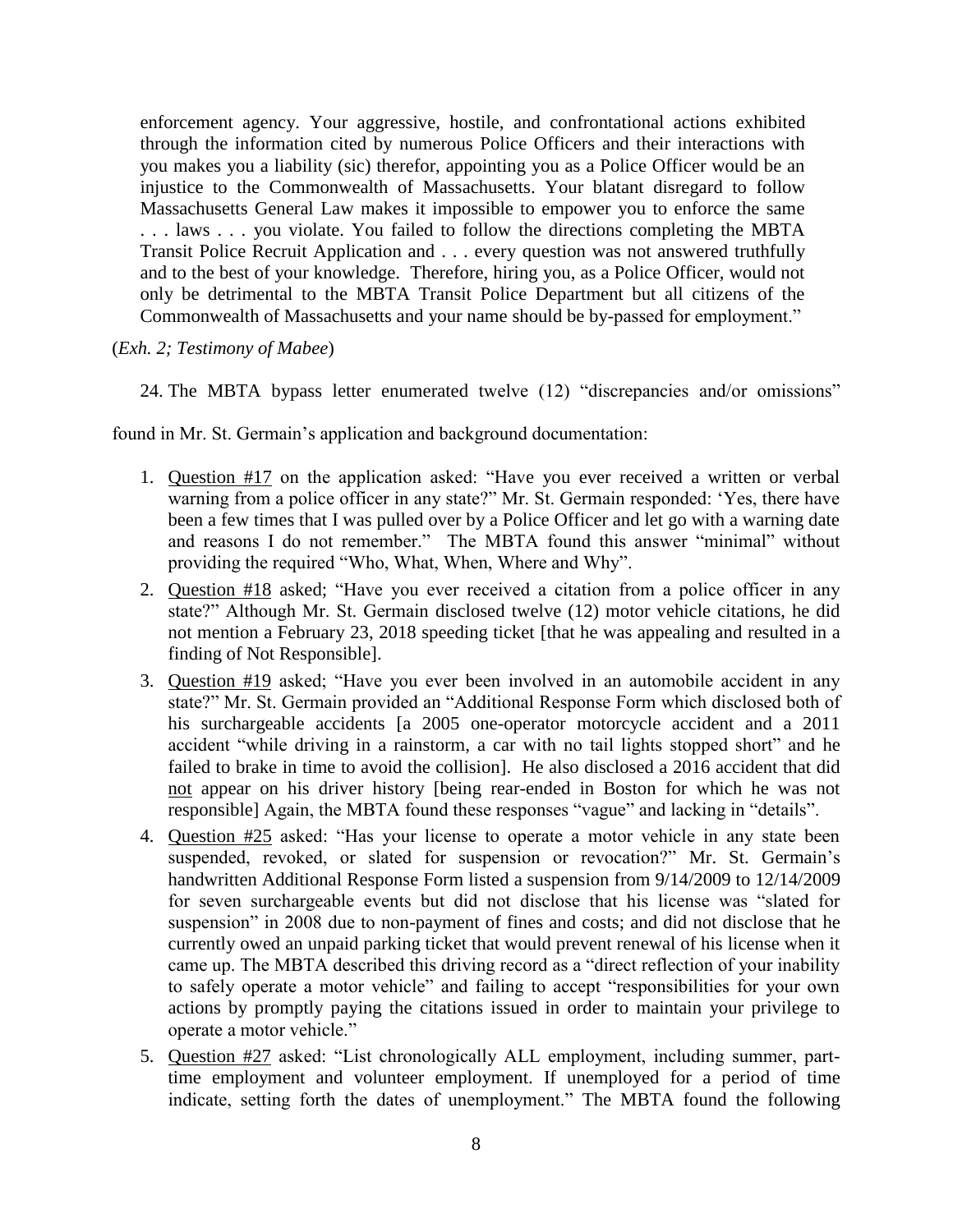discrepancies in Mr. St. Germain's list of employment history: (a he listed his employment at Fidelity Investments on the application form as one employment, but his resume and his MSP application showed three different jobs within Fidelity during that timeframe; (b) he failed to provide a telephone number or contact information for Fidelity Investments; (c) the employment dates for Fidelity on the application form were different from his resume and his MSP application; (d) his Suffolk Sheriff's Office personnel file showed notice of outside employment as a "barback" [bartender's assistant] omitted from his application or resume; and (e) he did not account for two years of unemployment from 11/2008 and 10/2010 [after he was laid off from Fidelity] and his next job for [Toys R Us] which left "unclear what your source of income was" for those two years.

- 6. Question #28(f) asked (sic): "Have you ever (or ever been accused of) . . . (f) Had an accident while working?" Mr. St. Germain answered "NO", but the MBTA noted that, his Brockton application stated: "I slammed my finger in a cell door while closing the door" at the Suffolk Sheriff's Department. The MBTA found this discrepancy to be evidence of untruthfulness and a "direct reflection of your personal character and integrity,"
- 7. Question #30 asked: "Have you ever received any reprimands, suspensions or counseling's (sic) from any employment or volunteer position you've held." Mr. St. Germain answered "NO". The MBTA letter noted that, in his MSP application, however, he said he once received a "written reprimand" for misplacing handcuff keys and had called the withdrawal of his probationary employment a "suspension".
- 8. Question #34 asks: "Have you ever been terminated or resigned in lieu of termination?" Mr. St. Germain answered "YES" and disclosed his layoff by Fidelity and the rescission of his conditional offer by the Middlesex Sheriff's Department "due to the previously disclosed matter which I was arrested . . . ."
- 9. Question #45 asked: "Have you ever been arrested for a violation of a criminal offense?"; Question #37 asked "Have you ever been tried for a criminal offense but were not convicted?"; Question #52 asked "Have you ever been detained by any law enforcement officer for investigation purposes or have you ever been the subject or a suspect in any criminal investigation?" Mr. St. Germain answered "YES" to these questions, disclosed his 2000 juvenile arrests and the two adult sealed criminal cases. The MBTA found that these disclosures "differed" from his CORI and the police incident reports they collected, and found that his disclosures were "vague" and that his "inability to provide a full recollection of each incident leading to your arrest and arraignment" was misleading and "reiterates your lack of integrity and displays a repeated pattern of untruthful actions."
- 10. Question #59 asked: "Have you ever used or possessed the following prescription drugs without a prescription?" Mr. St. Germain answered "YES" to this question and provided an Additional Response Form that stated he was given Valium in the emergency room after a slip and fall in 2018 and was prescribed a cough syrup containing Codeine in 2017. The MBTA found this answer left it "unclear" whether Mr. St. Germain had an "inability to follow directions" or whether he "used these prescribed drugs another time in your life and failed to disclose this information."
- 11. Question #66 asked: "Have you ever signed the civil service list for, or submitted an application to any other Fire Department, Police Department, Sheriff's Department or Law Enforcement agency?" Question #67 asks: "Have you ever been rejected for any Police, Fire, Corrections, Sheriff's or Law Enforcement position." Mr. St. Germain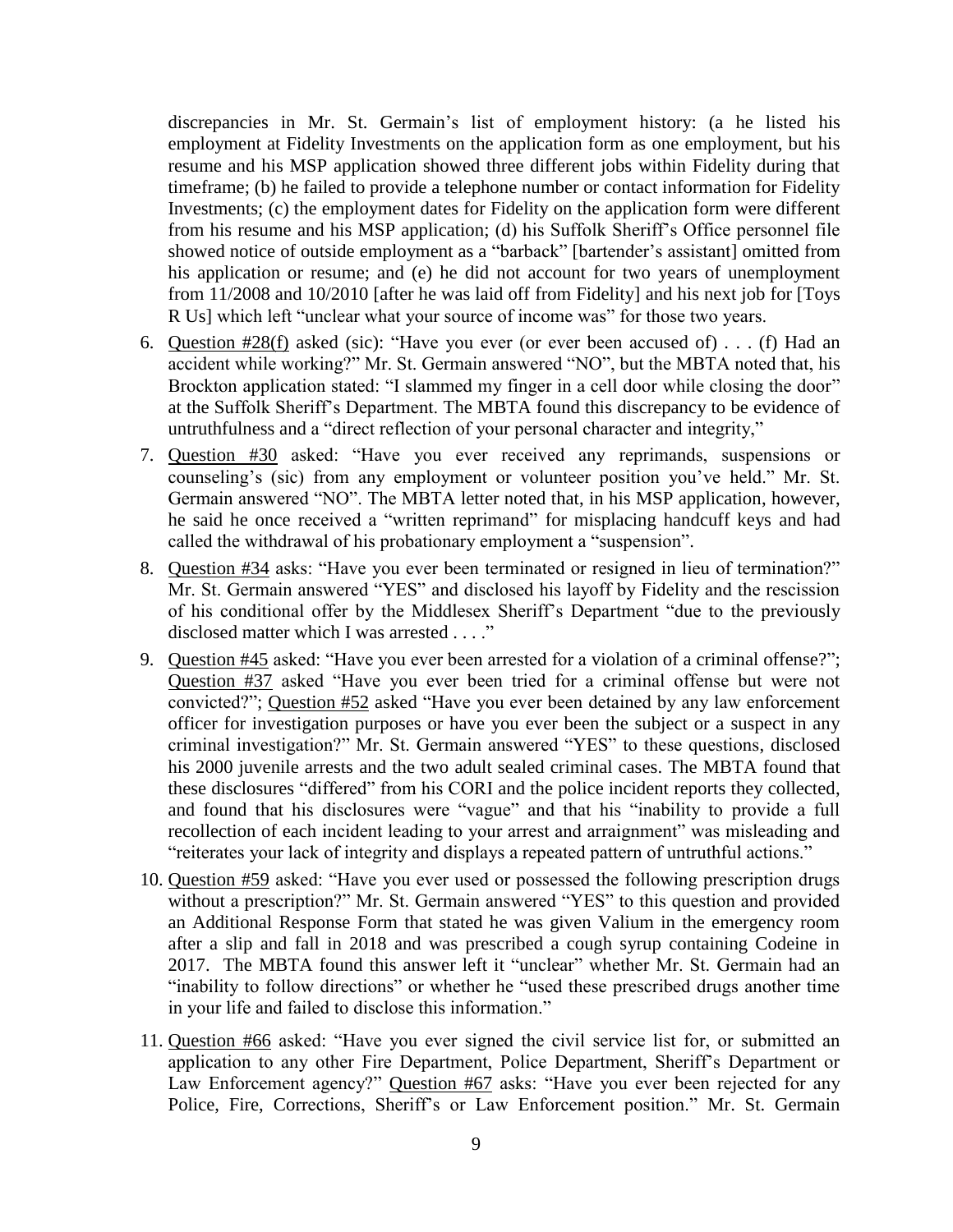answered "YES" to both questions and listed applications to the Middlesex Sheriff's Department in 2010, 2013 & 2015; Suffolk County Sheriff's Department in 2013 & 2015; TSA in 2013; MSP in 2016 & 2017; and Transit Police in 2018. The MBTA letter notes that Mr. St. Germain did not update his application to disclose that he also applied to the Brockton Police Department (after submitting his MBTA application) and quotes at length from Brockton's November 2018 bypass recommendation which listed "lying", a criminal record with a "propensity toward violence", a domestic violence arrest in 2013, lack of character and maturity, unequivocal poor past employment history, excessive motor vehicle violations, and not being in compliance with residency. The MBTA also notes that he did not mention that he had also been rejected by the MSP again in 2018, citing his admission that he had "mixed up the dates" and missed a scheduled psychological exam.<sup>7</sup>

12. Question #94 asked: "Have you ever been issued any type of firearms license?" Mr. St. Germain answered "YES" and provided the details about his Massachusetts LTC, but did not disclose that he also held an LTC issued by the State of Utah.

(*Exh. 2*) 8

 $\overline{a}$ 

25. The MBTA eventually hired thirteen (13) candidates from Certification #05777, of which

three (3) were ranked below Mr. St. Germain. (*Stipulated Facts; Exhs. 1 & 2)*

Driver History (Bypass Reasons 1 through 4)

26. In concluding that Mr. St. Germain's driving record was "horrendous", the MBTA

considered all entries on Mr. St. Germain's Driver History going back to 2005, including those

for which he was found "Not Responsible." (*Exhs. 3 & 15; Testimony of Appellant & Mabee)*

27. The MBTA also cited Mr. St. Germain's failure to disclose that his driver's license was

"slated for suspension" for failure to pay fines and costs, failed to disclose his attendance at a

 $7$  Mr. St. Germain did complete the MSP's psychological screening in 2017. The MSP examining psychiatrist's final report contains a detailed account of Mr. St. Germain's struggles as a youth, taken from his parents at four years of age to live with relatives and later group homes, where he became "embroiled in fighting to defend himself from bullies". The psychiatrist noted that this "challenging life history and his response to it are key concerns" but Mr. St. Germain "did not present as exhibiting a mood disturbance or cognitive impairment" and denied "consciously experiencing anger, and was more focused on continuing self-improvement and overcoming obstacles." (*Exh. 22*)

<sup>8</sup> At the Commission hearing, the MBTA raised additional concerns, including: (a) answering "NO" to Question #64 which asked if he had ever sued or been sued, although a claim was pending from his 2016 motor vehicle accident and he filed a charge of discrimination with the MCAD after discharge by the Middlesex Sheriff's Department; and (2) failing to sign the next certification for appointment to the Transit Police, that taken together with other information that came to the MBTA's attention, raised doubt that Mr. St. Germain truly wanted a job with the MBTA or was more interested in a position with the Brockton Police. (*Exhs. 3,22 & 23; Testimony of Appellant*) As these concerns were based on information that came to the MBTA's attention after the decision had been made to bypass him and were first presented at the Commission hearing, they are not properly before the Commission as reasons for bypass, I give them no weight, and I do not address them further. See G.L.c.31,§27; PAR.08(4).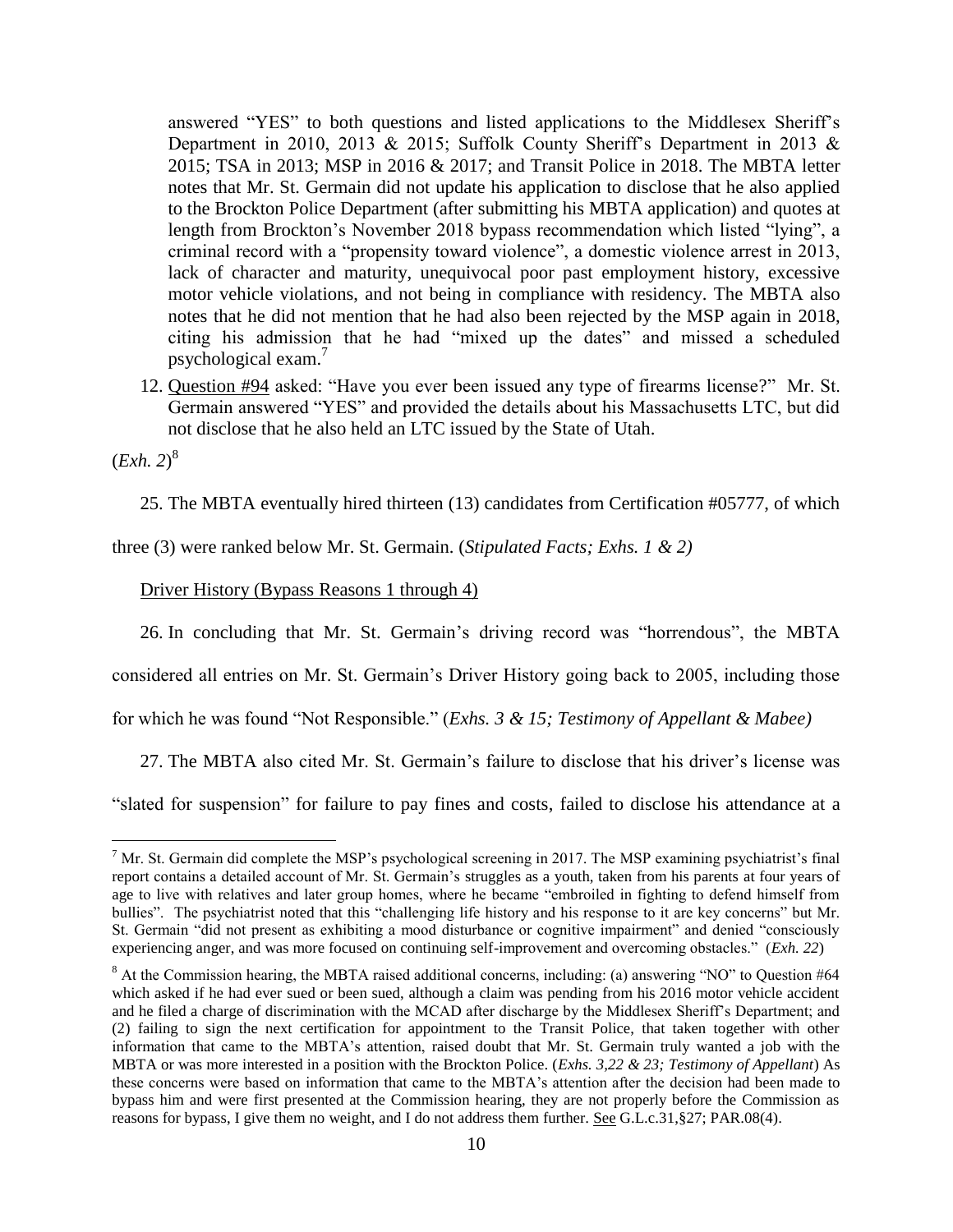remedial driver's training, and noted that he had an unpaid parking ticket that had flagged his driver's license for future non-renewal. Mr. St. Germain stated on his application that his driver's license was suspended for 60 days in 2009 "due to 7 surchargeable events". Save for the unpaid parking ticket, the MBTA witnesses were not able to identify which entries on the RMV Driver's History actually showed the alleged remedial training or what resulted from any of the "slated" suspensions. Mr. St. Germain paid the outstanding parking ticket as soon as it was brought to his attention by the MBTA bypass letter. (*Exhs. 3 & 15;Testimony of Appellant & Mabee*)

## Criminal Record (Bypass Reason 9)

28. In addition to his driving record, the MBTA relies on Medford Police reports and Ms. C's testimony concerning the 2007 and 2013 sealed records cases and one other non-criminal incident report, as well as a Boston Police report regarding a 2005 incident, to support its conclusion that Mr. St. Germain's "aggressive, hostile, and confrontational actions" reported to, and observed by, numerous police officers showed a "blatant disregard" for Massachusetts law that made him a "liability" whom it was "impossible" to appoint as a police officer. (*Exhs. 16 through 19; Testimony of Ms. C*)

29. In the early morning hours of February 20, 2005, Boston Police officers responded to a report of a fight at a residential apartment in the Mission Hill area. Upon arriving on scene, the officers observed a black "non-Hispanic" male standing in the street in front of the residence with a cut on his chin and asked him if he had been in a fight, to which he responded "No" but would not say how he got cut. The officers spoke to the residents of the apartment who reported that the male, whom they had not previously met but identified as Richard St. Germain, had come to visit with other friends of theirs. An argument ensued over a food bill, the male began "freaking out", punched two women and they threw him out about 20 minutes before the police arrived. As he left, he smashed his hand into the door, causing a "spider-web" crack in the glass.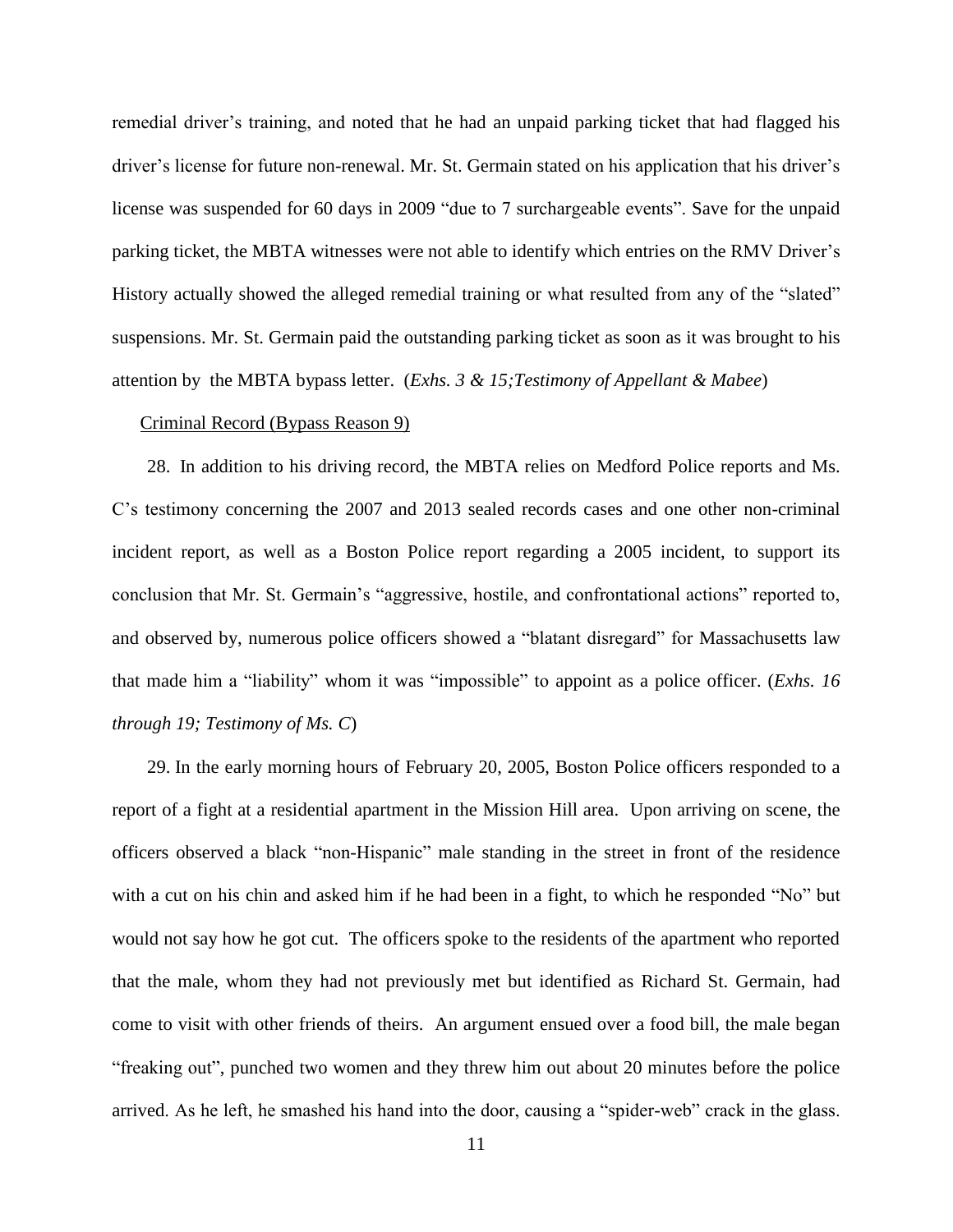The police noted this crack in the incident report as well as noting that the male also appeared to have a small cut on his hand. The officers concluded that there was no probable cause to arrest the male suspect and allowed him to leave after telling him that the BPD detective division would be issuing him a summons on a complaint of malicious destruction of property. The incident report identifies the male as Richard St. Germain, a "Wentworth Student", of Apt. 108 [# redacted] Huntington Avenue, Boston. The report listed a Boston telephone number and reported his SSN as "000-00-0000". (*Exh. 20*)

30. Mr. St. Germain claims the incident is a case of mistaken identity. He was never a student at Wentworth and submitted a letter from the school attesting to that fact. He never resided at the Huntington Avenue address. He never received a summons or criminal complaint regarding the incident. (*Exhs.3,21 & 22;Testimony of Appellant*) 9

31. On May 15, 2007, at approximately 10PM, the Medford Police responded to a report of a domestic disturbance. Ms. C (then pregnant with their first of her three children with Mr. St. Germain) met the officers outside the residence and stated that her boyfriend (Mr. St. Germain) was inside. The officers went to speak with him. The report does not indicate what interaction occurred with Mr. St. Germain. The report states that Ms. C had his belongings packed up and, when he came home, she told him to move out but he began to unpack his stuff and started putting it back into a dresser drawer. Ms. C reached to take his belongings out of the drawer. Mr. St. Germain grabbed her arm as he closed the drawer, causing her to catch her fingers in the drawer. She said that he also hit her with a stuffed animal. She was advised of her rights to seek a restraining order but declined. Based on her report, Mr. St. Germain was arrested and booked

 $9$  When asked about the exculpatory evidence at the Commission hearing, Det. Mabee discounted the absence of any record that Mr. St. Germain's ever lived on Huntington Avenue or attended Wentworth as more examples of "discrepancies" in his application. (*Testimony of Mabee*).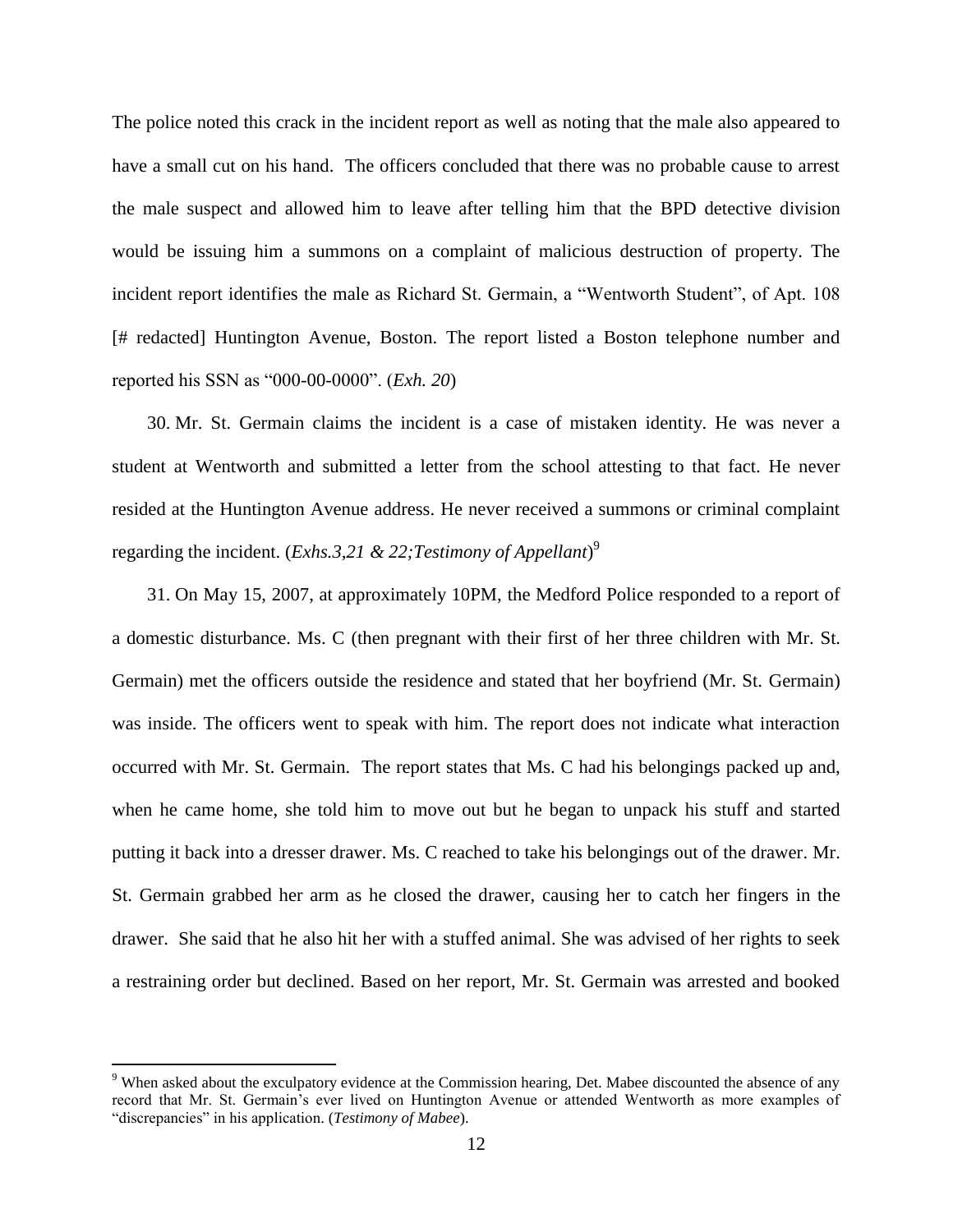on a charge of domestic assault & battery. The charges were dismissed in December 2007 and the criminal record sealed. (*Exhs.3, 13 & 19*)

32. Mr. St. Germain does not deny that the incident occurred and resulted in his arrest. He agrees that the account in the police report is largely accurate but not complete. He vigorously denied that he threatened or assaulted Ms. C or engaged in any other form of criminal misconduct. (*Exh.3; Testimony of Appellant*)

33. At the Commission hearing, Mr. St. Germain confirmed that he arrived home after work on the night in question to find his laptop and other belongings piled up outside. Ms. C wanted him out of the house and he agreed. He arranged for his sister to pick him up and come back for his belongings. He tried to talk with Ms. C but she would not listen to him, so he began to bring his belongings inside and started to stow them away in a drawer and, as he did so, Ms. C began taking them out of the drawer. He does not specifically remember Ms. C catching her finger in the drawer but does not deny that it happened. He does remember that he threw a teddy bear at her as stated in the police report. (*Testimony of Appellant*)

34. At the Commission hearing, Ms. C largely stood by what she had told the police, but she did agree that, although Mr. St. Germain was "upset" with her, he was not out of control, and added that she did not believe Mr. St. Germain intentionally tried to slam the drawer on her finger and that she was never in fear that he would harm her in any way. (*Testimony of Ms. C*)

35. The MBTA also obtained a Medford Police "CAD Incident Report" concerning a 6/30/2010 response to a "Domestic" incident and an associated "Investigative Report" form. The CAD Incident Report contains no substantive information about the call, except the time the two Medford Police Officers were dispatched (10:28 AM) and the time the call was cleared (10:35 AM). The handwritten "Investigative Report" states that Ms. C was the "victim" of an "argument" with Mr. St. Germain "over money and no job" and got "verbally abusive with [Ms.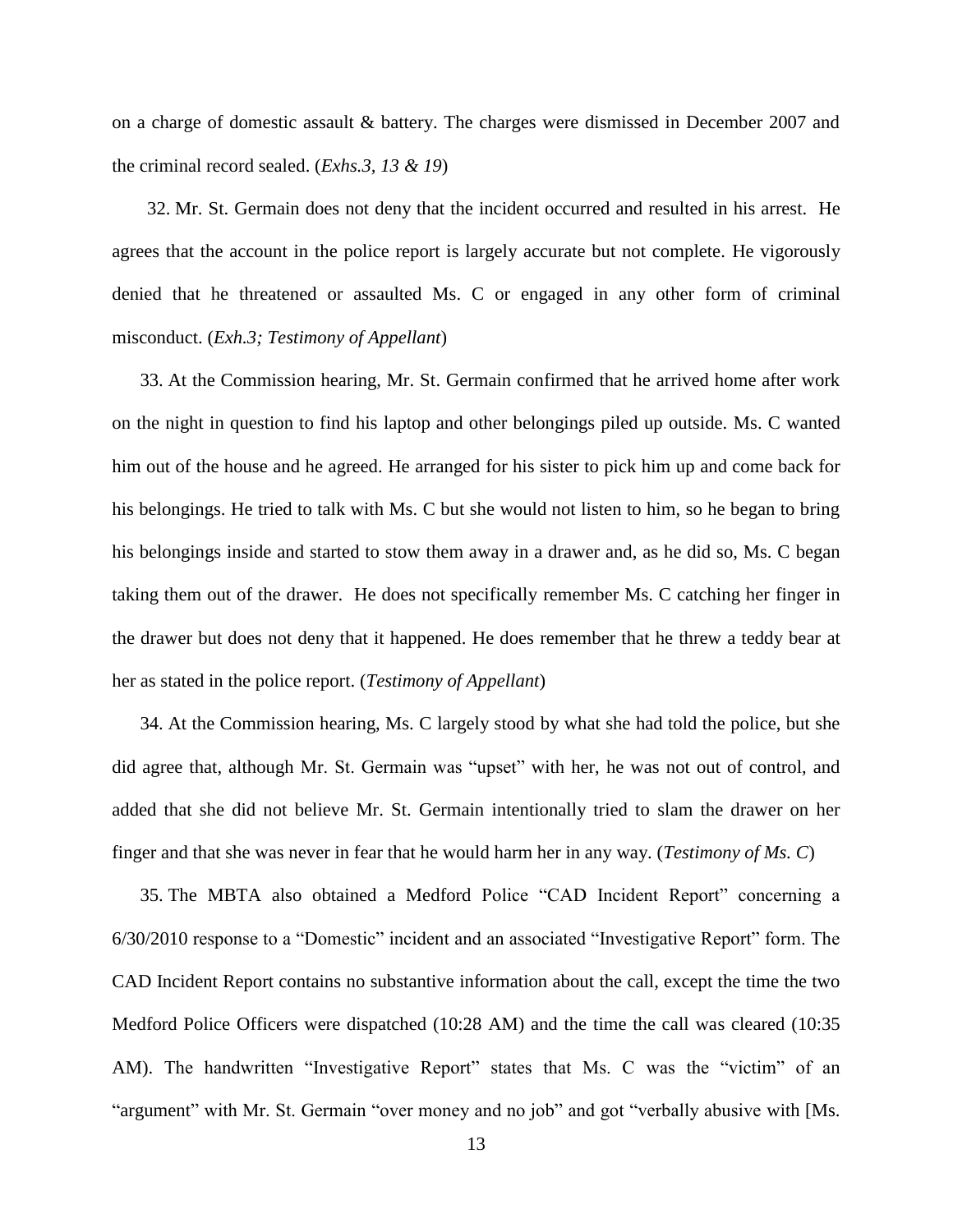C] about his feeling the financial stress of being laid off and UE [unemployment] benefits have stopped." The parties were "advised" and the report filed without any further action.(*Exh. 18)*

36. Until it was brought to his attention in the bypass letter, Mr. St. Germain had forgotten about this incident, but did recall it. At the Commission hearing, he described it as a "disagreement", not an "altercation". He does not remember the police coming to the house and neither he nor Ms. C were sure how it was that they were called. This incident occurred about a year and half after Mr. St. Germain was laid off by Fidelity Investments and had not found another job. Both he and Ms. C were short of money. He was still covering her rent and other bills as well as paying for a place of his own. Ms. C's mother had recently passed away. He and Ms. C both recalled the incident as verbal argument over money issues. At the Commission hearing, both he and Ms. C stressed that the encounter never became physical. (*Testimony of Appellant & Ms. C*)

37. On May 6, 2013, at approximately 10:30 PM, the Medford Police responded to a 911 call received from a friend of Ms. C. According to the police report, at approximately 10:15 PM, Mr. St. Germain had dropped off their three children and left, but returned about fifteen minutes later and started banging on the front door. Mr. St. Germain told Ms. C. that he had learned something that he said warranted giving his daughters a "time out". Ms. C said the children were already asleep and he should come back in the morning. According to the police report, Ms. C said Mr. St. Germain tried to pry open a front window and, then, before she could call 911, Mr. St. Germain was inside. She thought he came through a rear window. She said that an argument then ensued, during which Mr. St. Germain grabbed her, she spun around and he took Ms. C's cell phone and left. She then contacted the Medford Police. (*Exh. 18; Testimony of Ms. C*)

38. Mr. St. Germain was tracked down by Randolph Police at the residence where he was staying and taken into custody by Medford Police officers. According to the police report, en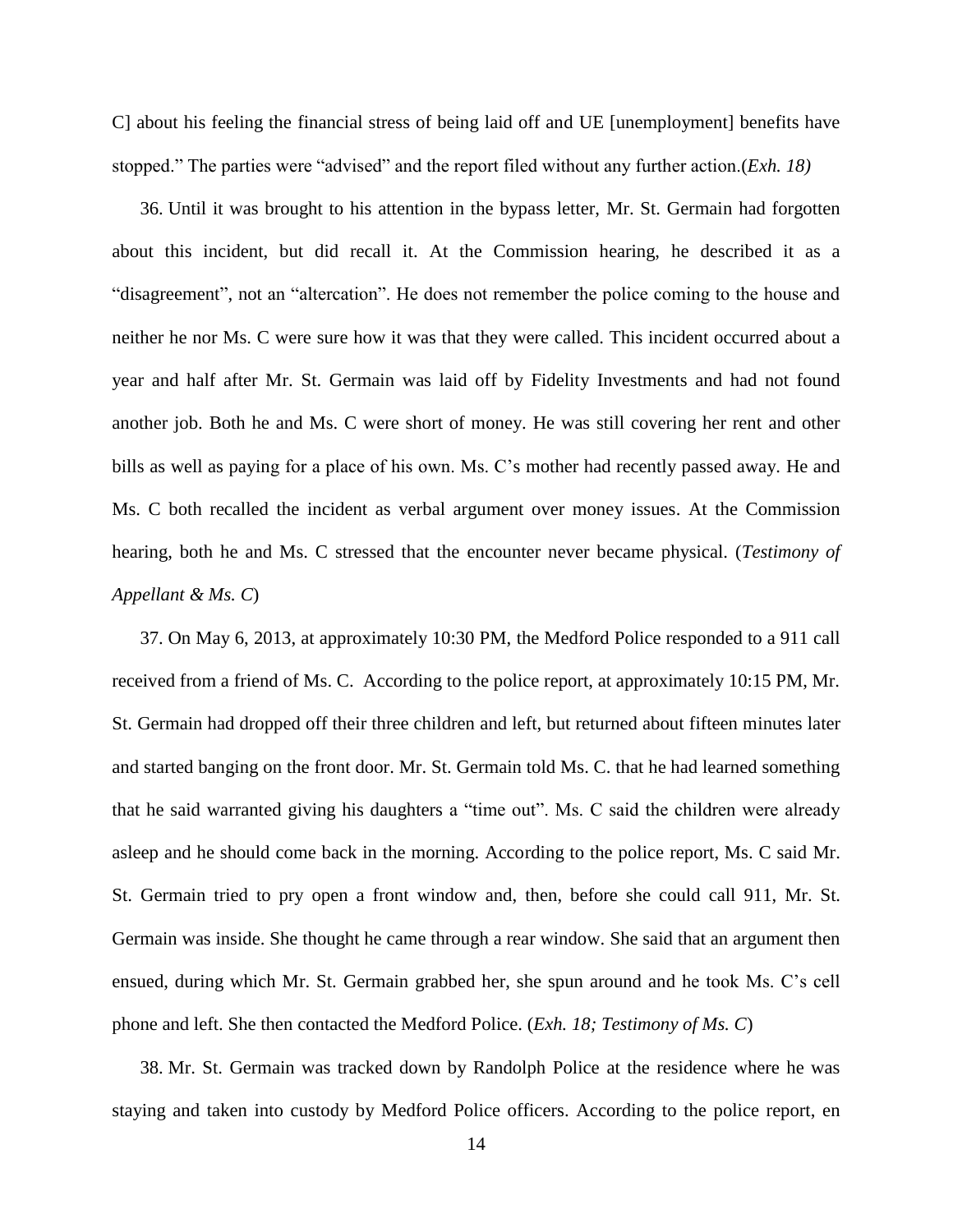route to the police station, Mr. St. Germain stated that he had been with his daughters the entire day. After he dropped them off, his current girlfriend told him she had seen something "troubling" about his daughters. He turned back to Ms. C's home. He tried to contact Ms. C but she did not return his messages or texts or answer her cell phone. He knocked on the front door and Ms. C came to the door and told him to go away. He could see his daughters in the background and could see Ms. C yelling at them. He returned to his vehicle and retrieved the house key to the back door which he used to enter the home. He met Ms. C in the dining/kitchen area. They argued, but it never got physical, and Ms. C ran out the front door. He initially denied knowing about Ms. C's cell phone, but when asked again, he admitted to the officer that he "was right" and had "got rid of the cell phone by throwing it out the car window." (*Exh. 16*)

39. Based on the foregoing information received from both Ms. C and Mr. St. Germain, Medford Police placed him under arrest with the intent to charge him with domestic assault and battery, breaking and entering with intent to commit a felony, and intimidation of a witness. The Medford Police also notified the Department of Families and Children (DCF), filed a "51A" Report of Child Abuse), and confiscated his Massachusetts LTC and his Middlesex Sheriff's Department issued firearm. Medford Police later learned that Mr. St. Germain also held Utah LTC and notified that state's authorities of Mr. St. Germain's arrest. (*Exhs. 16 & 17)*

40. Mr. St. Germain was charged with Assault & Battery, Witness Intimidation and Breaking and Entering with Intent to Commit a Felony. On August 8, 2013, after filing of a Nolle Prosequi, all charges were dismissed. The record was later sealed. (*Exh. 13*) 10

41. Mr. St. Germain agrees that the May 2013 incident occurred and that the charges resulted in his arrest, a one-year (negotiated) suspension of his LTCs and loss of his job at the

<sup>&</sup>lt;sup>10</sup> There was no evidence to indicate what action, if any, resulted from the "51A". (*Exh.17*)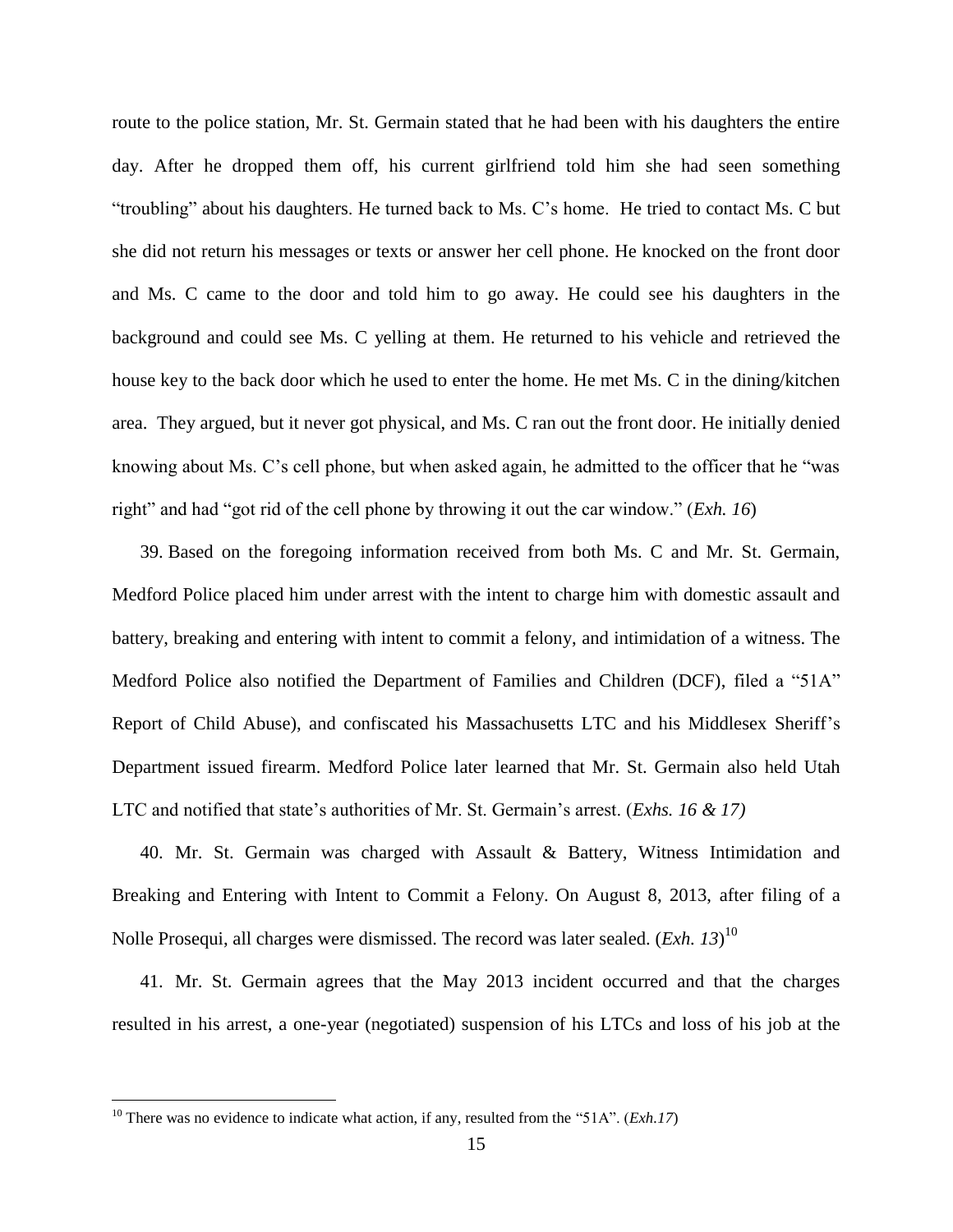Middlesex Sheriff's Office. He disputes parts of the police report and the DCF 51A and denies any criminal misconduct. (*Exhs. 3 & 16; Testimony of Appellant*)

42. At the Commission hearing, Mr. St. Germain's account of the May 2013 incident was largely consistent with what he told the police that night, but he provided additional details that corroborated his claim that he "had nothing to hide" about what happened. (*Exh. 13; Testimony of Appellant*)

43. As the police report indicated, Mr. St. Germain left Ms. C's residence after dropping off their three children without incident and then returned about 15 to 20 minutes later. The three girls had spent the day with him and Ms. V, who is still Mr. St. Germain's current girlfriend. They all went to the movie theater and, before leaving, Ms. V observed something she thought was wrong, but did not immediately tell Mr. St. Germain. On the way home, after they were alone, Ms. V described to Mr. St. Germain in detail what she said happened. This alarmed Mr. St. Germain for good reason, which he credibly explained during his testimony. Upon hearing what Ms. V told him, he turned the car around and returned to Ms. C's residence with the intention to discuss the subject with Ms. C and the children and get to the bottom of what had happened. As he told the police, en route he tried to reach Ms. C by phone, but she didn't answer. (*Testimony of Appellant*)

44. As the police report indicated, Mr. St. Germain told Ms. C they needed to talk about some "troubling" behavior by their children. Ms. C was visibly angry with Mr. St. Germain for reasons he couldn't pin down, but suspected it had something to do with the fact that Ms. C saw he had been out with Ms. V and that the children had met "Daddy's new friend" before she did. At the Commission hearing, Ms. C confirmed that is precisely why she was angry and did not then want to talk with Mr. St. Germain. (*Testimony of Appellant & Ms. C*)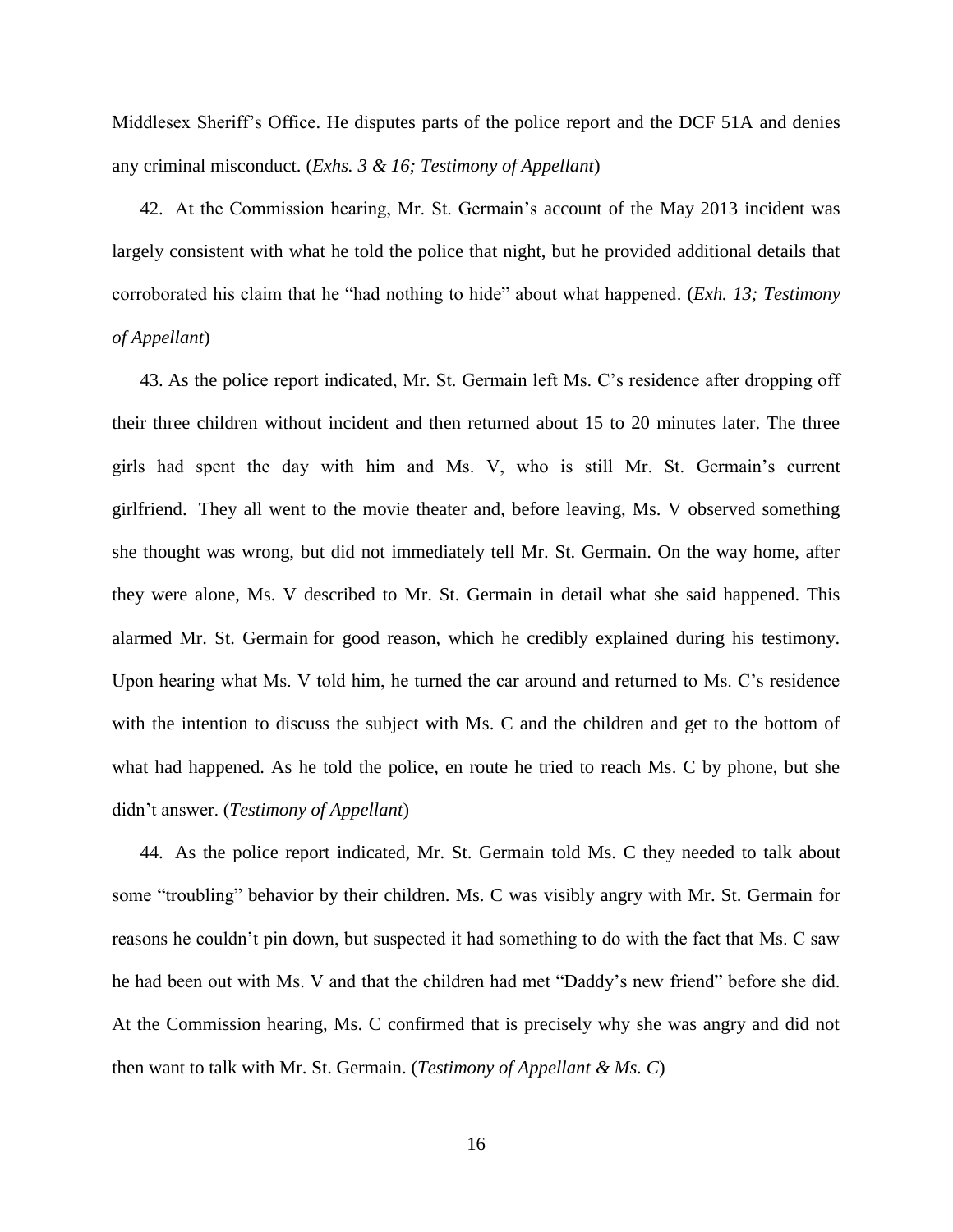45. As he had told the police, Ms. C would not open the door. He used his house key to the back door (he did not have key to the front door) to gain entry into the residence. He never attempted to enter the residence through a window. He met Ms. C in the kitchen area and tried to talk to her about his concerns, but she laughed at him and told him she would call the police or something to that effect. She took out her phone, which he grabbed from her hand as he continued to "plead with her" to "please listen to me." Ms. C then ran out the door. Mr. St. Germain went to talk to his children and then sent them back to bed. He went outside where he saw Ms. C at the door of a neighbor's house, tried one more time to engage her in conversation, to no avail, and then drove off. After he left, Ms. C made contact with the police. (*Testimony of Appellant & Ms. C*)

46. While driving home the second time, Mr. St. Germain realized that he had put Ms. C's cell phone in his back pocket. By this time, he was stewing over the fact that Ms. C would not take seriously what he thought was an important issue involving their children, as well as the fact that his children would not give him straight answers about what happened at the movie theater. He admits that, at this point, his anger did boil over and he threw Ms. C's phone out the car window. He provided Ms. C with a new phone following week. (*Testimony of Appellant*)

47. During her Commission testimony, Ms. C admitted that she depended on Mr. St. Germain to support their children and that her interest in Mr. St. Germain's financial support was in her mind when the criminal cases against him were under consideration. She also admitted that both she and Mr. St. Germain could get "emotional" at times but he was not a "violent person", he was never abusive to her and she was "never physically afraid" of him. (*Testimony of Ms. C*)

48. Ms. C did not make the comments about Mr. St. Germain by "numerous Police Officers" that the MBTA attributed to her, allegedly disparaging him about his suitability to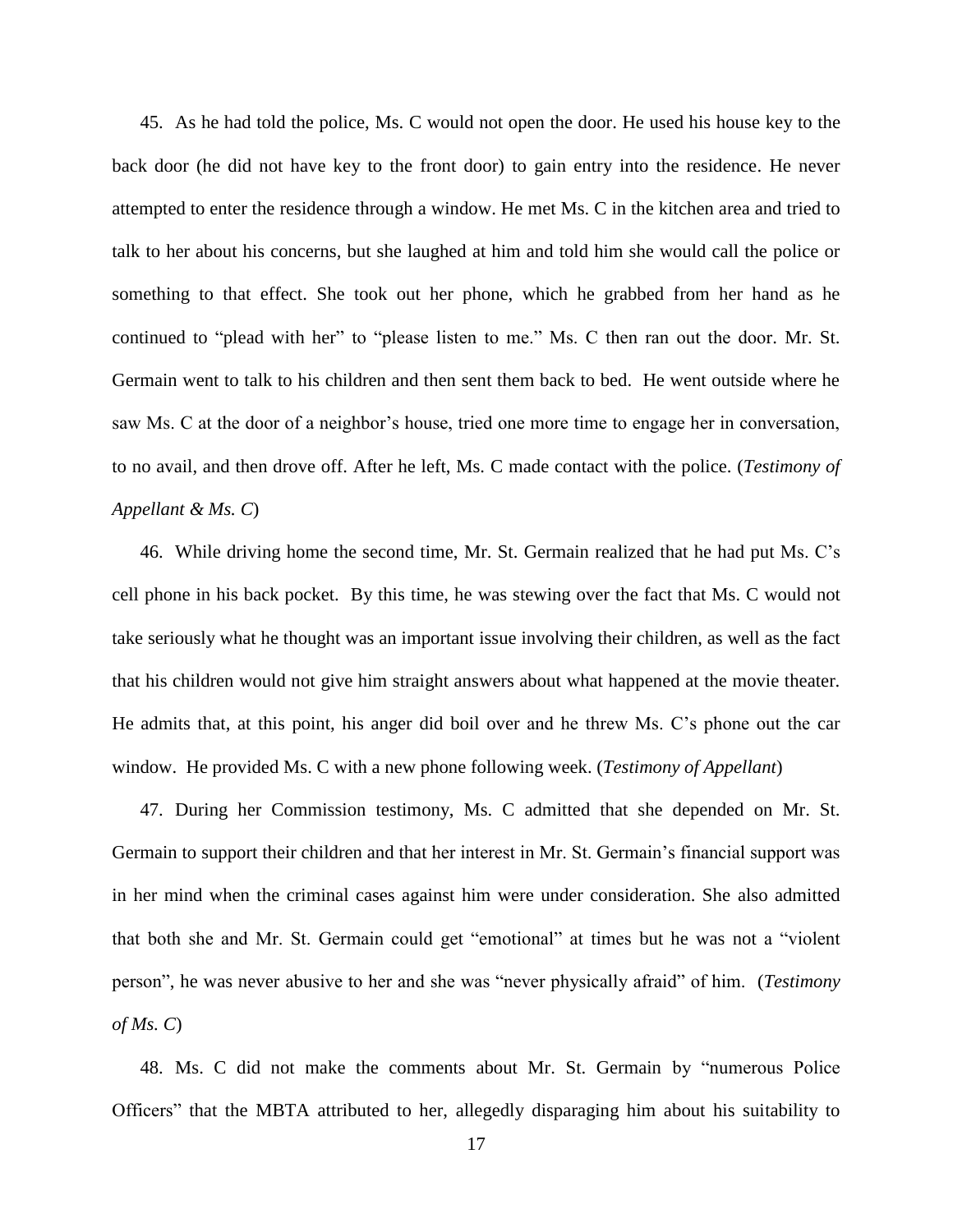become a police officer. In particular, she called her prior relationship with Mr. St. Germain, although it included "lots of arguments" but no more than "typical of any couple". Both she and Mr. St. Germain called their current "working relationship" good overall. She especially praised him for how well she saw him get along with their children and volunteered how "really, really good" he is handling difficult and stressful situations involving them and others. (*Testimony of Appellant & Ms. C*)

### False Statements (Bypass Reasons 6, 7 & 12)

49. At the Commission hearing, the MBTA provided no specific evidence to support its contention (Bypass Reason 6) that Mr. St. Germain "intentionally" concealed his accident at the Suffolk Sheriff's Department on his MBTA application, other than he did mention it in response to a similar question on Brockton's application filed two month later. He was never out of work due to the accident. (*Exhs. 2,3 & 21; Testimony of Appellant, Mabee & Cutting*)

50. Mr. St. Germain admits that he provided inconsistent responses to very similar questions on the MBTA application and the MSP application regarding whether he was ever "suspended" from a job or "reprimanded" (Bypass Reason 7), but the substantive disclosures about his employment history, and specifically, his termination from the Middlesex Sheriff's Department are substantially identical, save that he mentioned the "written reprimand" for his part (along with other Suffolk Sheriff correction officers) in misplacing handcuff keys only on his 2017 MSP application. Mr. St. Germain attributed the discrepancies to the logistical problems and tight deadlines he faced to complete his MBTA application. In particular, he copied his responses from prior applications and the questions on those application did not exactly match up to the questions as they appeared on the MBTA application. (*Exhs. 3 & 22; Testimony of Appellant*)

51. Mr. St. Germain also admitted his failure to disclose that he held an LTC issued by the State of Utah, in addition to his Massachusetts LTC, both of which were suspended due to the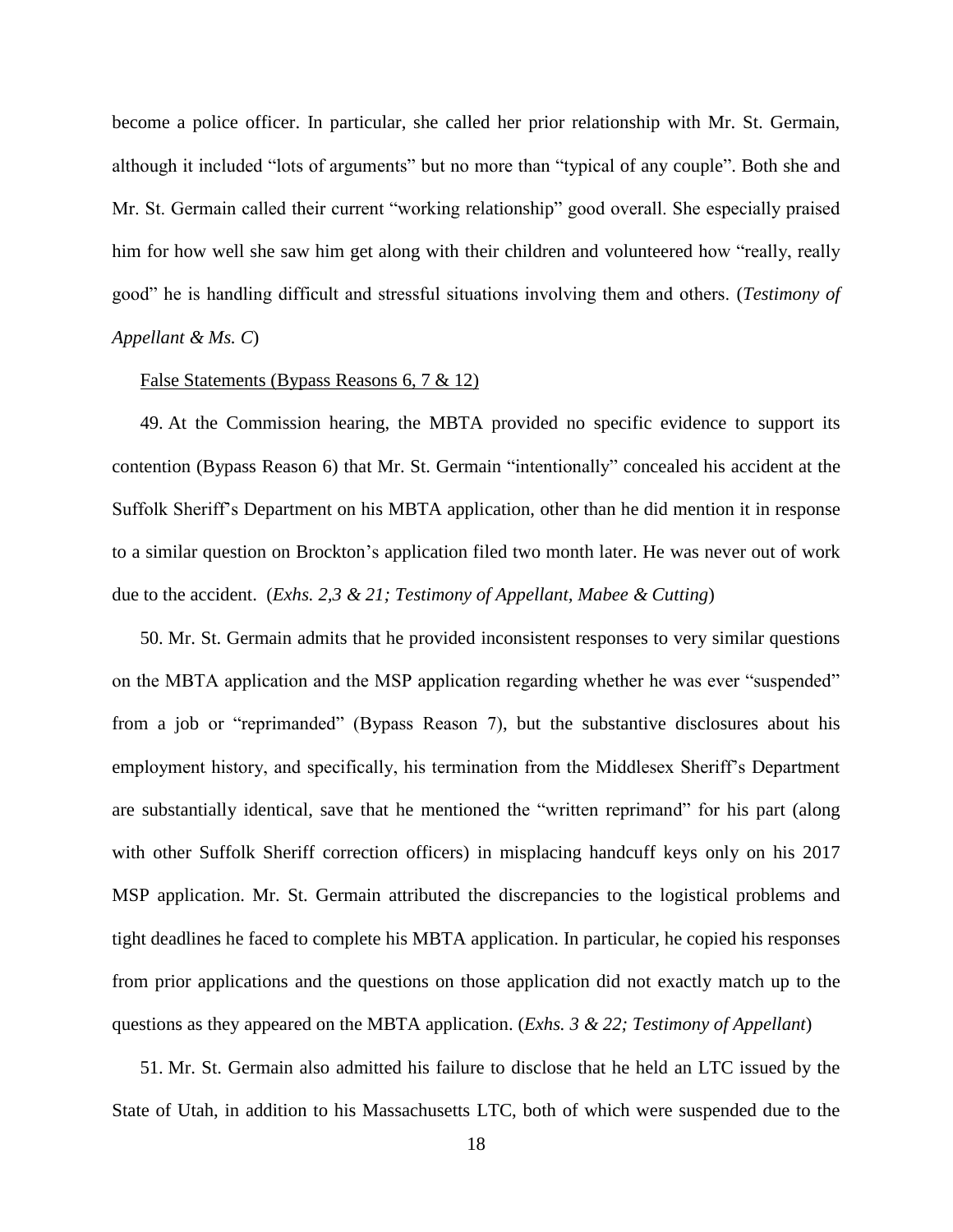2013 criminal matter (Bypass Reason 12). He did disclose the suspension of the Massachusetts license and had disclosed the Utah license on other applications. He also attributed the omission to the same logistical problems and tight deadlines he faced to complete the MBTA application noted above. (*Exhs. 3, 21 & 22; Testimony of Appellant*)

#### Oher Errors and Omissions (Bypass Reasons 5, 8, 10 & 11)

52. The other errors and omissions found by the MBTA in the employment section of Mr. St. Germain's application (Bypass Reasons 5 & 8) were not cited as intentionally untruthful, but relied upon to show what the MBTA concluded was Mr. St. Germain's lack of attention to detail and failure to follow the instructions provided for completing his application properly and updating it as necessary. Mr. St. Germain admitted most of these mistakes, including his failure to mention his part-time job as a barback and forgetting to list the period of unemployment between his jobs for Fidelity and Toys R Us. He attributed these omissions to honest oversight and the same logistical issues and time constrained he faced in completing the application noted above. (*Exhs. 2 & 3; Testimony of Appellant, Mabee & Cutting*)

53. In the case of the discrepancies regarding his Fidelity employment, Mr. St. Germain explained that he broke out that employment on his resume to show the three different assignments he had in different departments, but they were covered in a single block on the application because they were all part of the same employer, Fidelity Investments. The discrepancy in the overall employment dates on the application was a typo which Mr. St. Germain had corrected by hand (somewhat illegibly) when he was completing the form at the MBTA. The dates on the resume are correct. (*Exhs. 3 & 28; Testimony of Appellant*)

54. As to the discrepancy in his response about prescription drugs, at the Commission hearing, Mr. St. Germain agreed that he may have misinterpreted the question, taking it literally,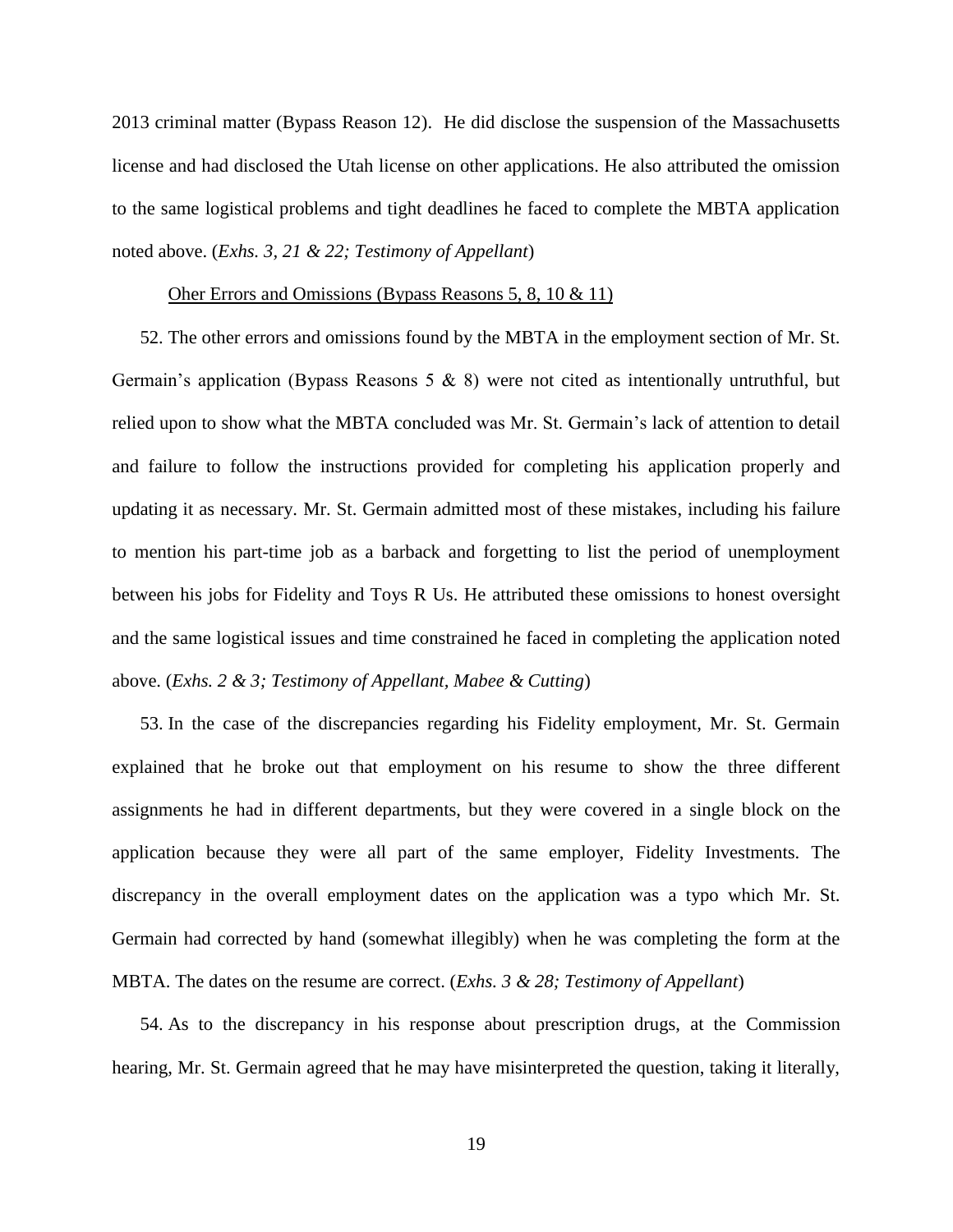and thought that he had not been "prescribed" a drug that was given to him in the hospital. The Additional Response Form he provided was completely accurate. (*Testimony of Appellant*)

55. The final discrepancy in Mr. St. Germain's application mentioned in the bypass letter concerned failure to update the information. The application material provided by the MBTA to candidates requires that they update their applications to reflect any "interactions" and "encounters" with law enforcement "officials" or "agencies." The MBTA also tells candidates verbally that they must update and supplement the application if any information has changed, such as incurring a speeding ticket or submitting an application to another law enforcement agency. The MBTA considered Mr. St. Germain's failure to disclose his 2018 applications to the MSP and Brockton a violation of these instructions. (*Exhs. 3 & 5; Testimony of Haney*)

#### **APPLICABLE CIVIL SERVICE LAW**

The core mission of Massachusetts civil service law is to enforce "basic merit principles" for "recruiting, selecting and advancing of employees on the basis of their relative ability, knowledge and skills" and "assuring that all employees are protected against coercion for political purposes, and are protected from arbitrary and capricious actions." G.L.c.31, §1. See, e.g., [Massachusetts Ass'n of Minority Law Enforcement Officers v. Abban,](http://web2.westlaw.com/find/default.wl?mt=Massachusetts&db=578&rs=WLW15.04&tc=-1&rp=%2ffind%2fdefault.wl&findtype=Y&ordoc=2029136022&serialnum=2001441097&vr=2.0&fn=_top&sv=Split&tf=-1&pbc=70F732C1&utid=1) 434 Mass. 256, 259, [\(2001\);](http://web2.westlaw.com/find/default.wl?mt=Massachusetts&db=578&rs=WLW15.04&tc=-1&rp=%2ffind%2fdefault.wl&findtype=Y&ordoc=2029136022&serialnum=2001441097&vr=2.0&fn=_top&sv=Split&tf=-1&pbc=70F732C1&utid=1) MacHenry v. Civil Serv. Comm'n, 40 Mass App.Ct. 632, 635 (1995), rev.den.,423 Mass.1106 (1996)

Basic merit principles in hiring and promotion calls for regular, competitive qualifying examinations, open to all qualified applicants, from which eligible lists are established, ranking candidates according to their exam scores, along with certain statutory credits and preferences, from which appointments are made, generally, in rank order, from a "certification" of the top candidates on the applicable civil service eligible list, using what is called the 2n+1 formula. G.L.c. 31, §§6 through 11, 16 through 27; Personnel Administration Rules, PAR.09. In order to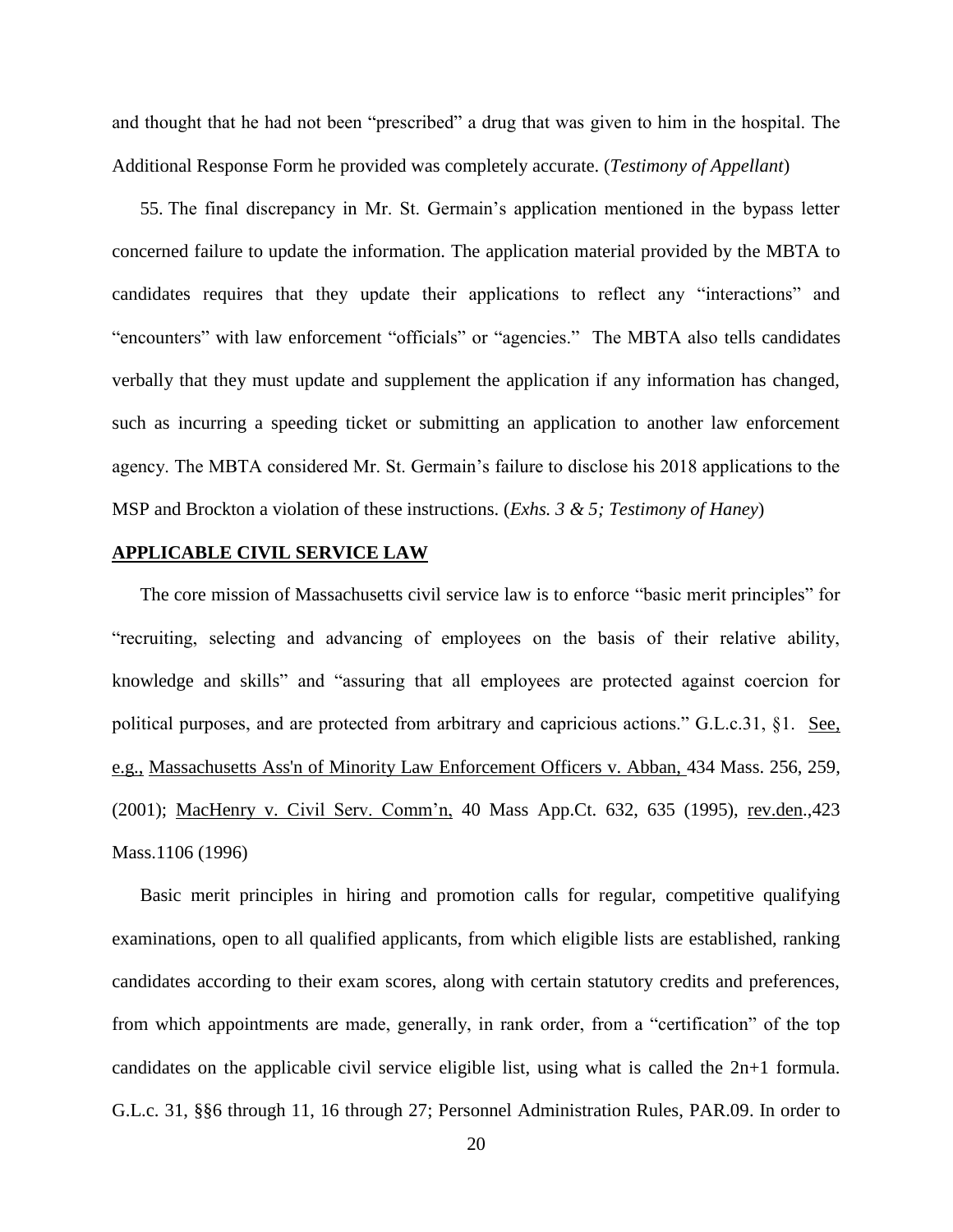deviate from that formula, an appointing authority must provide specific, written reasons – positive or negative, or both – consistent with basic merit principles, to affirmatively justify bypassing a higher ranked candidate in favor of a lower ranked one. G.L.c.31,§27; PAR.08(4)

A person may appeal a bypass decision under G.L.c.31,§2(b) for de novo review by the Commission. The Commission's role is to determine whether the appointing authority had shown, by a preponderance of the evidence, that it has "reasonable justification" for the bypass after an "impartial and reasonably thorough review" of the relevant background and qualifications bearing on the candidate's present fitness to perform the duties of the position. Boston Police Dep't v. Civil Service Comm'n, 483 Mass. 474-78 (2019); Police Dep't of Boston v. Kavaleski, 463 Mass. 680, 688-89 (2012); [Beverly v. Civil Service Comm'n, 78](http://web2.westlaw.com/find/default.wl?mt=Massachusetts&db=578&rs=WLW15.04&tc=-1&rp=%2ffind%2fdefault.wl&findtype=Y&ordoc=2029136022&serialnum=2023501172&vr=2.0&fn=_top&sv=Split&tf=-1&pbc=70F732C1&utid=1)  [Mass.App.Ct. 182, 187 \(2010\);](http://web2.westlaw.com/find/default.wl?mt=Massachusetts&db=578&rs=WLW15.04&tc=-1&rp=%2ffind%2fdefault.wl&findtype=Y&ordoc=2029136022&serialnum=2023501172&vr=2.0&fn=_top&sv=Split&tf=-1&pbc=70F732C1&utid=1) Leominster v. Stratton, 58 Mass.App.Ct. 726, 727-28 (2003).

"Reasonable justification . . . means 'done upon adequate reasons sufficiently supported by credible evidence, when weighed by an unprejudiced mind, guided by common sense and by correct rules of law' ". Brackett v. Civil Service Comm'n, 447 Mass. 233, 243 (2006); Commissioners of Civil Service v. Municipal Ct., 359 Mass. 211,214 (1971) and cases cited. See also Mayor of Revere v. Civil Service Comm'n, 31 Mass.App.Ct. 315, 321 (1991) (bypass reasons "more probably than not sound and sufficient")

Appointing authorities are vested with a certain degree of discretion in selecting public employees of skill and integrity. The commission ". . . cannot substitute its judgment about a *valid* exercise of *discretion based on merit or policy considerations* by an appointing authority" but, when there are *"overtones of political control or objectives unrelated to merit standards or neutrally applied public policy*, then the occasion is appropriate for intervention by the commission." City of Cambridge v. Civil Service Comm'n, 43 Mass.App.Ct. 300, 303-305, rev.den., 428 Mass. 1102 (1997) (*emphasis added*) However, the governing statute,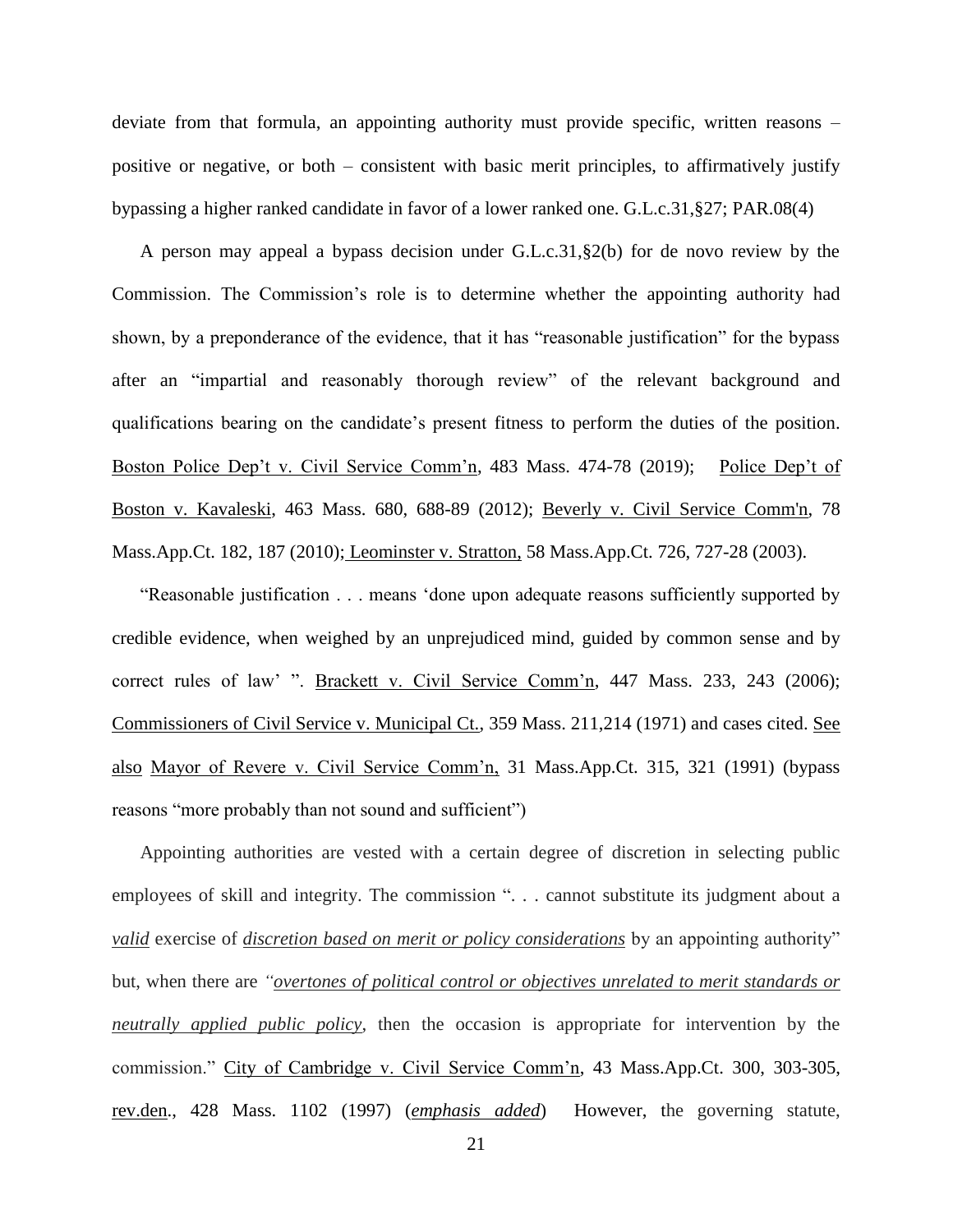[G.L.c.31,§2\(b\),](https://1.next.westlaw.com/Link/Document/FullText?findType=L&pubNum=1000042&cite=MAST31S2&originatingDoc=Ib21af0ded3bd11d99439b076ef9ec4de&refType=LQ&originationContext=document&transitionType=DocumentItem&contextData=(sc.History*oc.UserEnteredCitation)) gives the Commission's de novo review "broad scope to evaluate the legal basis of the appointing authority's action" and it is not necessary for the Commission to find that the appointing authority acted "arbitrarily and capriciously." Id.

#### **ANALYSIS**

#### Driving Record

Mr. St. Germain acknowledges that his driver's history is not unblemished. He disclosed that his license was suspended in 2009 after accumulating seven surchargeable events, including one at-fault accident (2005), a sign violation, not otherwise identified (2007), three speeding citations (2007 & 2008) and two seat-belt violations (2008). In the past ten years since then, he was cited for failing to have his registration in his possession (Not Responsible, 2009); failing to have a current inspection sticker (Responsible, 2009), a number plate violation (Not Responsible, 2009); one at-fault accident (2011), a failure to yield (Not Responsible, 2012), and three speeding citations (Responsible, 2009; Not Responsible, 2014 & 2018)

As recently summarized in Dorn v. Boston Police Department, 31 MCSR 375 (2018), the Commission, in regard to bypass appeals based on driving histories, generally limits the review to the Appellant's driving history within the past ten (10) years, but gives greater weight to the most recent five (5) years. Further, the Commission gives more weight to those infractions related to at-fault accidents and other moving violations where the Appellant has been found responsible. Less weight is given to those entries which may be attributable to socioeconomic factors such as expired registrations, no inspection sticker, etc. which may have no bearing on whether the Appellant can effectively serve in a public safety position. The Commission also attempts to put an Appellant's driving history in the proper context, considering such issues as whether he/she is required to drive more for personal or business reasons. Finally, when relevant,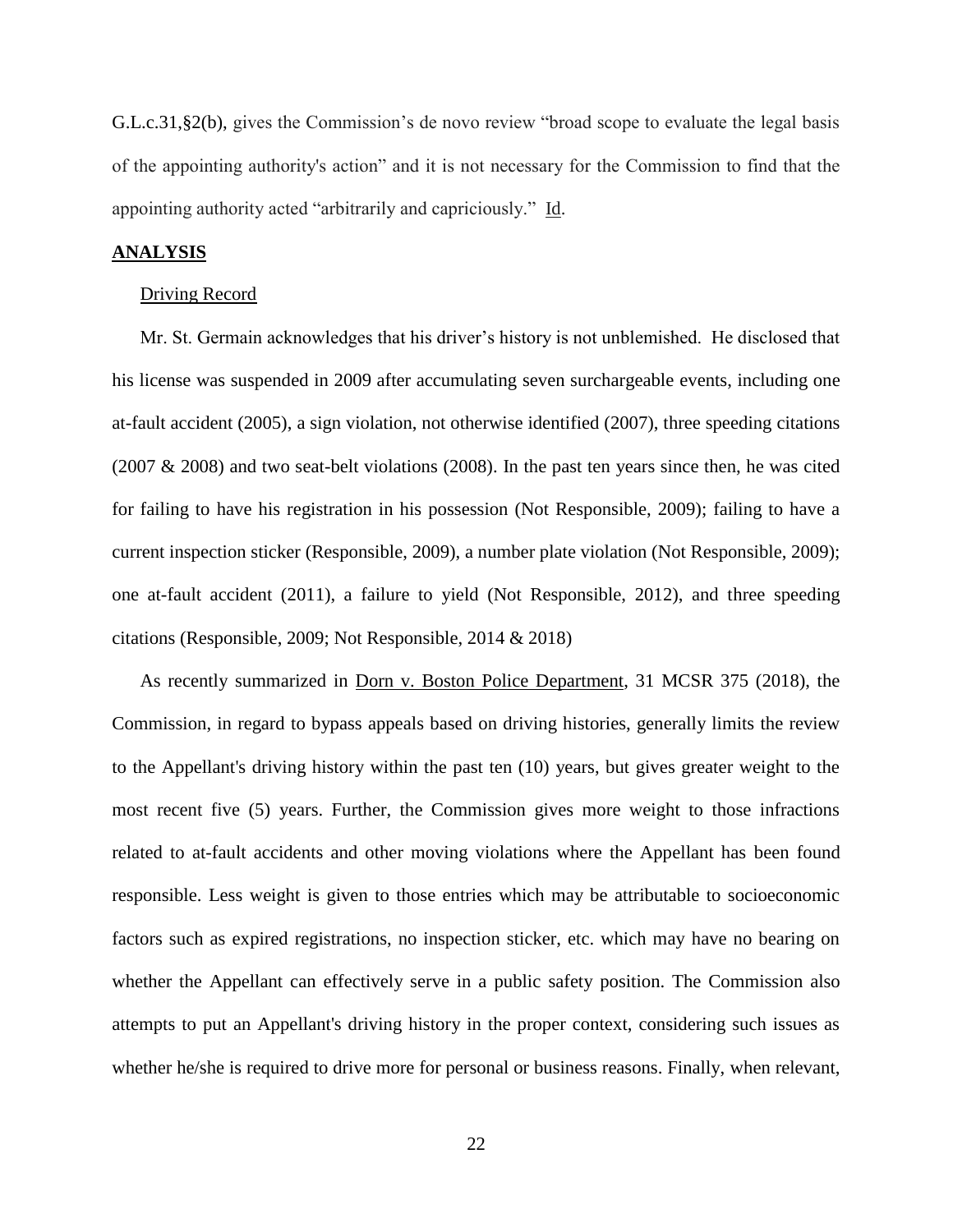the Commission reviews the driving histories of other candidates to ensure fair and impartial treatment. See also, Bruins v. City of New Bedford, CSC No. G1-19-206, 33 MCSR --- (2020)

In sum, for seven years immediately preceding his application to become an MBTA Transit Police Officer, Mr. St. Germain maintained a clean driving record. Following his suspension more than ten years earlier, he has had one at-fault accident, one speeding ticket and an inspection sticker infraction. Thus, the preponderance of the evidence, indeed, the undisputed evidence of Mr. St. Germain's most relevant recent driving record, is not fairly characterized as comprising "excessive motor vehicle violations" that justify a bypass for appointment.

#### Criminal History

 $\overline{a}$ 

Mr. St. Germain argues that the MBTA is precluded from obtaining and considering any information about either of his adult criminal cases, as those records have been sealed pursuant to G.L.c.276,§100A. The Commission recently considered this issue in Golden v. Department of Correction, CSC No. G1-19-198, 33 MCSR --- (2020) and Kodhimaj v. Department of Correction, 32 MCSR 377 (2019). The Commission concluded that a "criminal justice agency" as defined in G.Lc.276,§100D (which includes the MBTA Transit Policed Dep't), is expressly authorized to access independently, or through third parties, all forms of criminal history information about a candidate for employment as a law enforcement officer as part of the required "thorough review of a candidate's background", and that expressly includes sealed judicial records or other information (including police incident reports) concerning such sealed cases.  $\underline{\mathrm{Id}}$ .<sup>11</sup>

 $11$  An order to seal a criminal record is distinguished from an order to "expunge" the record, now applicable to most juvenile records and certain other matters (e.g., cases of mistaken identity and offenses that are no longer criminal) which mandates "the permanent erasure or destruction" of judicial and all other related records as well, including police logs, "so that the record is no longer accessible to, or maintained by, the court, any criminal justice agencies or any other state agency, municipal agency or county agency. If the record contains information on a person other than the petitioner, it may be maintained with all identifying information of the petitioner permanently obliterated or erased." See G.L.c.276, §100E et. seq., added by St.2018 c 69, §195, [eff. Oct. 13, 2018.](https://1.next.westlaw.com/Link/Document/FullText?findType=l&pubNum=1077005&cite=UUID(I0C1F990044-2B11E8994DF-A89B0D54A4C)&originatingDoc=NEC8132F04EFE11E8BA478209A3F344DF&refType=SL&originationContext=document&transitionType=DocumentItem&contextData=(sc.Category))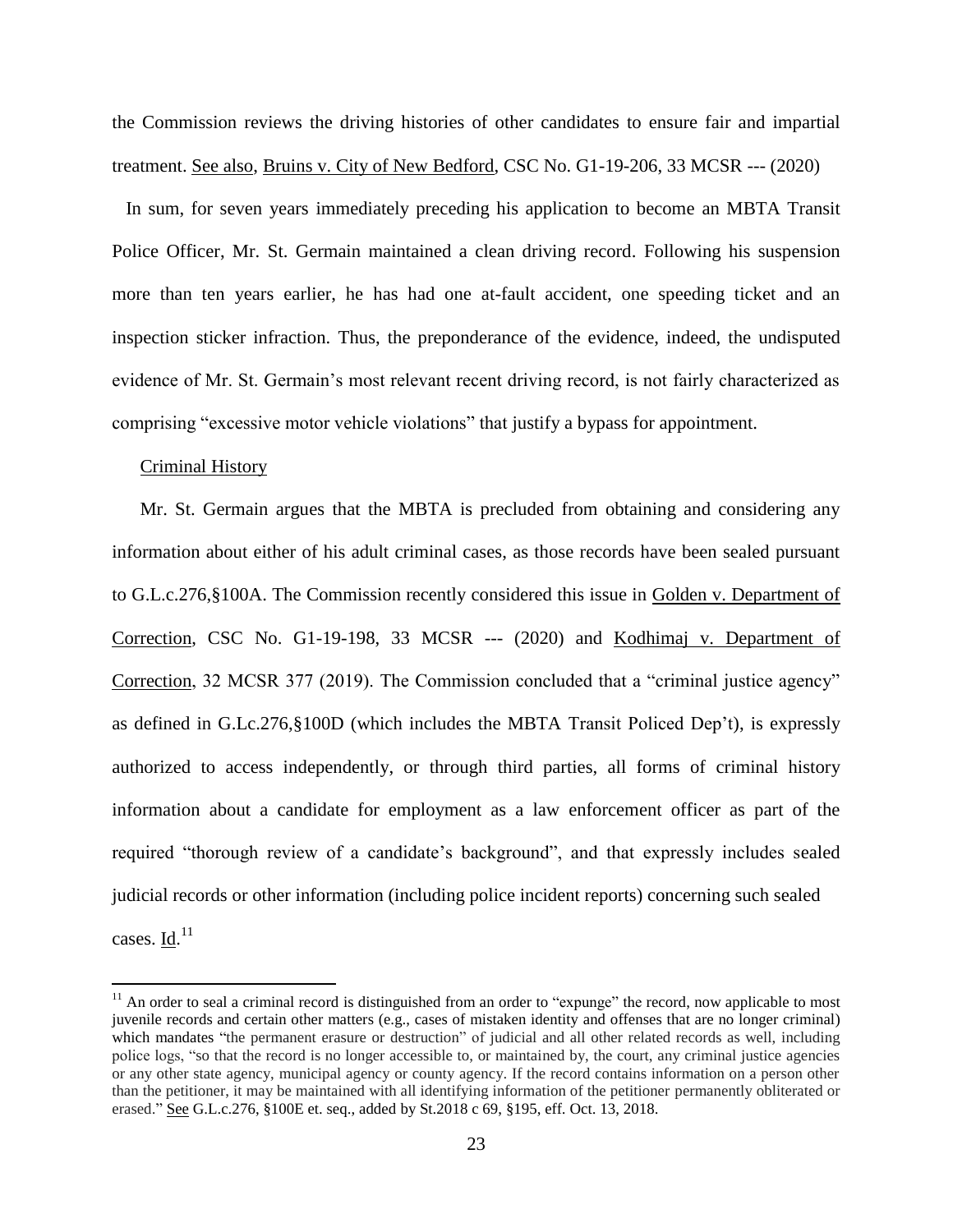The Commission also concluded that criminal justice agencies were not exempt from the requirements of Massachusetts Discrimination Law, G.L.c.151B, §4(9) & §4(9½), which precludes any employer (including public law enforcement agencies) from asking a candidate to disclose certain prior criminal history, including cases that did not involve a conviction, misdemeanor convictions that occurred more than three years ago, and "a criminal record, or anything related to a criminal record, that has been sealed or expunged pursuant to chapter 276."

 $\underline{Id}$ .<sup>12</sup> Moreover, all employers must comply with G.L. c. 6, § 171A, which states, in part:

"In connection with any decision regarding employment, volunteer opportunities, housing or professional licensing, *a person in possession of an applicant's criminal offender record information shall provide the applicant with the criminal history record in the person's possession, whether obtained from the department or any other source prior to questioning the applicant* about his criminal history. *If the person makes a decision adverse to the applicant on the basis of his criminal history, the person shall also provide the applicant with the criminal history record* in the person's possession, whether obtained from the department or any other source. . . ."  $\cdot \cdot \cdot$ 

"*Failure to provide such criminal history information to an applicant pursuant to this section may subject the offending person to investigation, hearing and sanctions by the board. Nothing in this section shall be construed to prohibit* . . . *an adverse decision on the basis of an individual's criminal history* or to provide or permit a claim of an unlawful practice under Chapter 151B or an independent cause of action . . . for a claim arising out of an adverse decision based on criminal history *except as otherwise provided under Chapter 151B*."

Thus, insofar as the MBTA's application process inquired of Mr. St. Germain about information concerning his criminal history, including but not limited to sealed records and juvenile history, which Chapter 151B prohibits it from asking him about, he correctly asserts that those disclosures cannot be used against him and, in particular, any errors or omissions in his disclosures cannot form the basis to disqualify him on the grounds of untruthfulness. Id. See also G.L.c.151B,§9,¶2 ("No person shall be held under any provision of any law to be guilty of

 $12$  Massachusetts Civil Service Law also limits the information that may be required from a candidate when applying to take a civil service examination. See G.L.c.31,§20.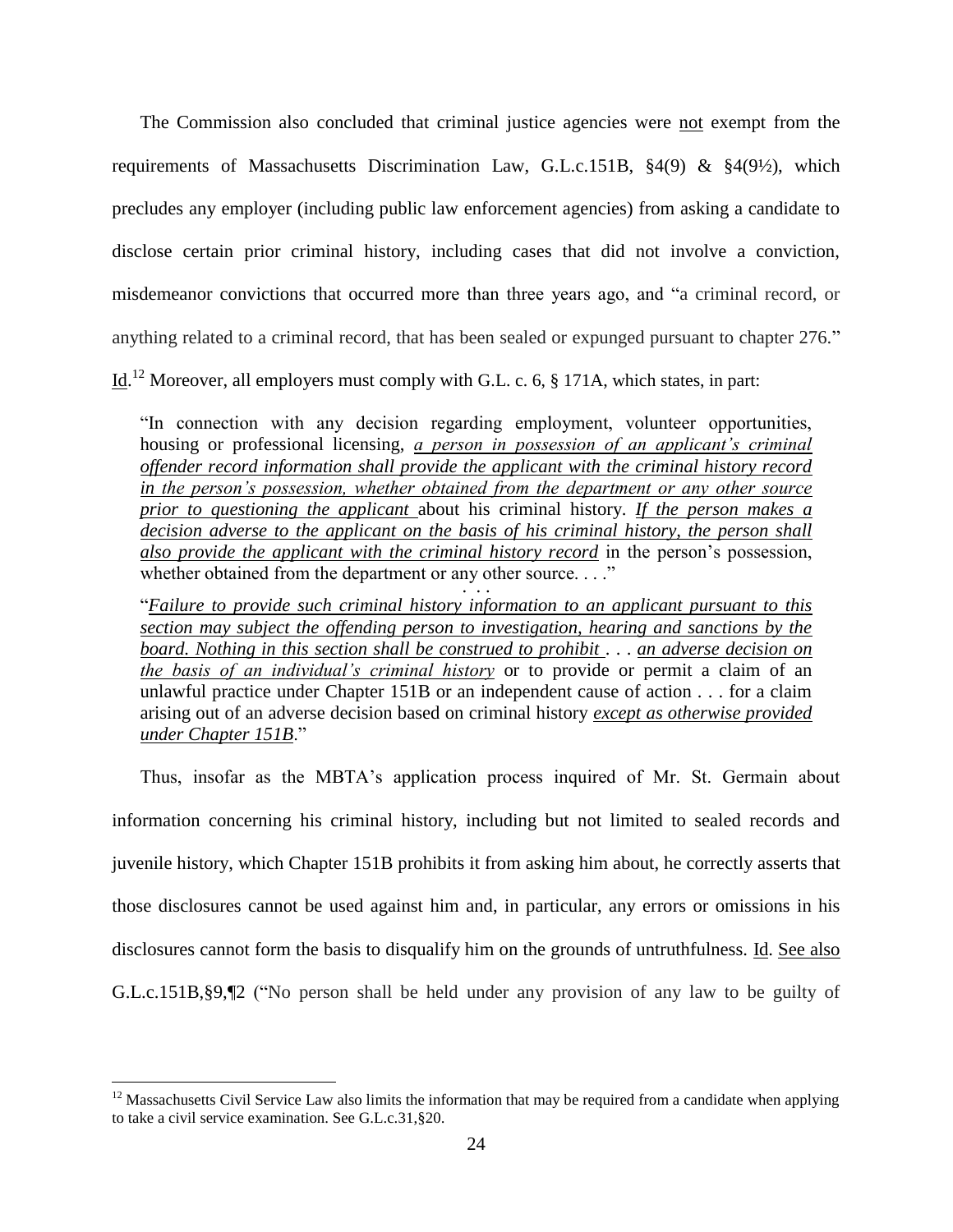perjury or of otherwise giving a false statement by reason of his failure to recite or acknowledge such information as he has a right to withhold by this subsection.")

Moreover, by answering improper questions solicited by the MBTA about his criminal history that are prohibited by G.L.c.151B, Mr. St. Germain does not waive his rights to object to consideration of the truthfulness of his responses. See Kodhimaj v. Department of Correction, 32 MCSR 377 (2019) citing Kraft V. Police Comm'r of Boston, 410 Mass. 155 (1991) See also, G.L.c.151B,§4(5) (prohibiting "interference" with the exercise of c.151B rights); Lysek v. Seiler Corp., 415 Mass. 625 (1993) ("Any result other than the one reached in *Kraft* at best would have ignored the employer's unlawful inquiries, and at worst would have rewarded the employer for them. In either event, employers in the future would have been encouraged to violate the law")

In sum, in the present case, none of Mr. St. Germain's criminal history fell within the categories that the MBTA could lawfully ask him about in his application, and charging him with untruthfulness in his responses cannot be used as a reason to bypass him. Similarly, although the MBTA was lawfully entitled to access his criminal history, including the juvenile and sealed cases (which include no record of conviction or delinquency adjudication), the MBTA also was required to provide Mr. St. Germain with copies of all the information it had obtained (and allow him to directly and fully respond to it), before it used that information as a basis for bypass, which the MBTA did not do. For these two reasons, alone, the MBTA's bypass of Mr. St. Germain on the basis of his criminal record did not comply with Massachusetts law and was not reasonably justified.

Finally, these two fatal flaws aside, I also conclude that the information about Mr. St. Germain's criminal history would not provide a reasonable justification to bypass him on that basis. The fact that Mr. St. Germain's adult records were sealed does not preclude their consideration by the MBTA, but the weight they deserve ought to take into account that, in order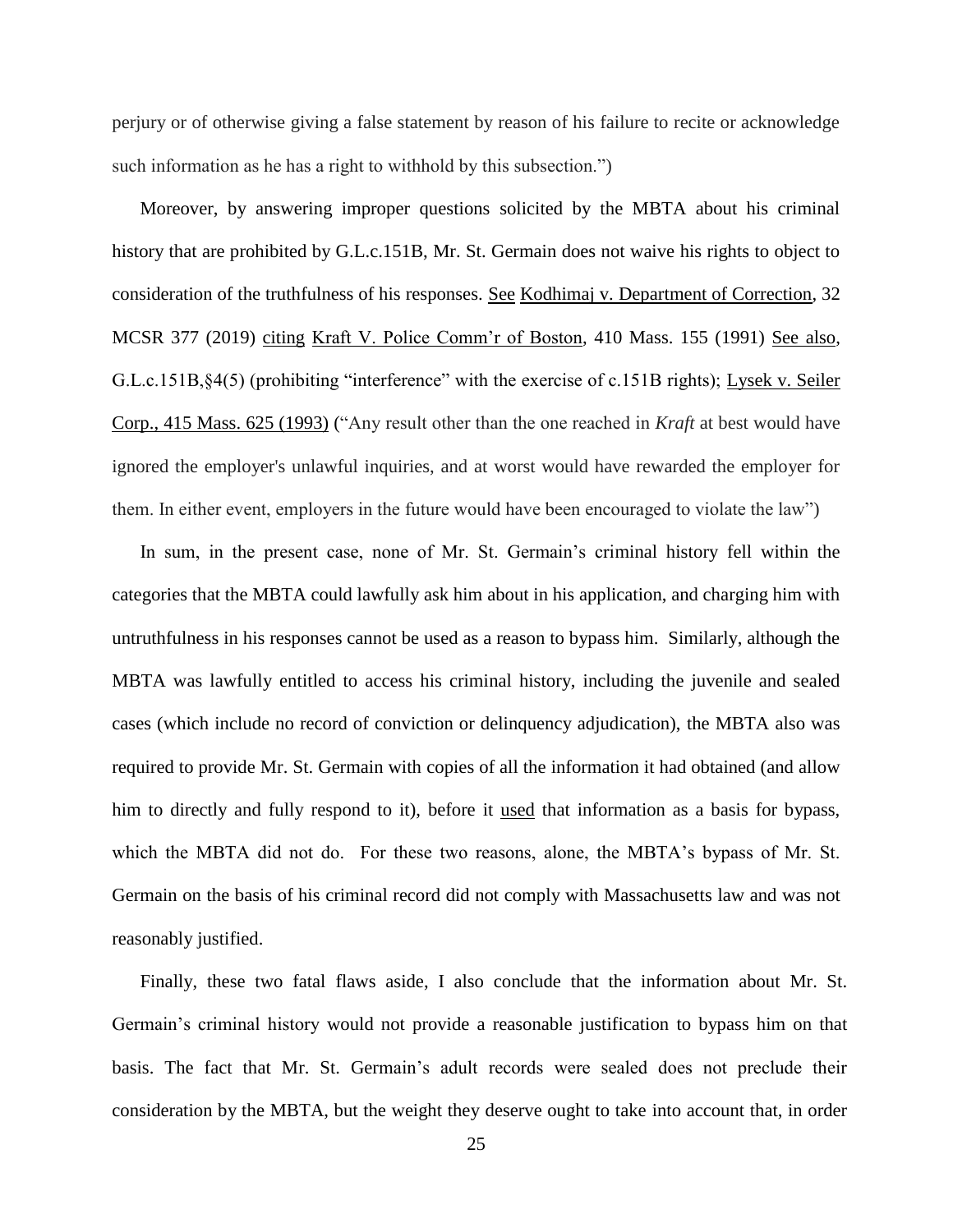to be sealed, a judicial determination had to be made that the sealing was in the public interest, after weighing all relevant factors, including, among other things "evidence of rehabilitation . . . [and] the passage of time since the offense and since the dismissal or nolle prosequi...." Commonwealth v. Pon, 469 Mass. 296, 316-19 (2014). See also Executive Order No. 495 "Regarding the Use and Dissemination of Criminal Offender Record Information by the Executive Department (Jan. 11, 2008):

"[T]he existence of a criminal record should not be an automatic and permanent disqualification for employment, and *as the largest single employer in the Commonwealth, state government should lead by example in being thoughtful about its use of CORI in employment decisions* . . . . . .

*It shall be the policy of the Executive Department with respect to employment decisions that . . . [t]he employer should consider the nature and circumstances of any past criminal conviction; the date of the offense; . . . the individual's conduct and experience or professional certifications obtained since the time of the offense or other evidence of rehabilitation;* and the relevance of the conviction to the duties and qualifications of the position in question. *Charges that did not result in a conviction will be considered only in circumstances in which the nature of the charge relates to sexual or domestic violence against adults or children . . . or otherwise indicates that the matter has relevance to the duties and responsibilities of the position in question*."

#### (*Emphasis added*)

Giving consideration to applicable law and public policies set forth above, I conclude that the preponderance of the evidence fails to establish that Mr. St. Germain's prior criminal history provides a reasonable justification to disqualify him for appointment to the position of an MBTA police officer. He has never been convicted of any crime or adjudicated a delinquent. All charges against him were dismissed. I also take note that, while not excusing his juvenile behavior, that period was a particularly difficult time in Mr. St. Germain's juvenile life (having been separated from his siblings and bullied by other older and bigger kids at the juvenile facilities and group homes where he lived). The preponderance of the evidence at the Commission hearing, most of which the MBTA failed to discover or was led to misconstrue during its less than reasonably thorough review, established that the adult 2007 and 2013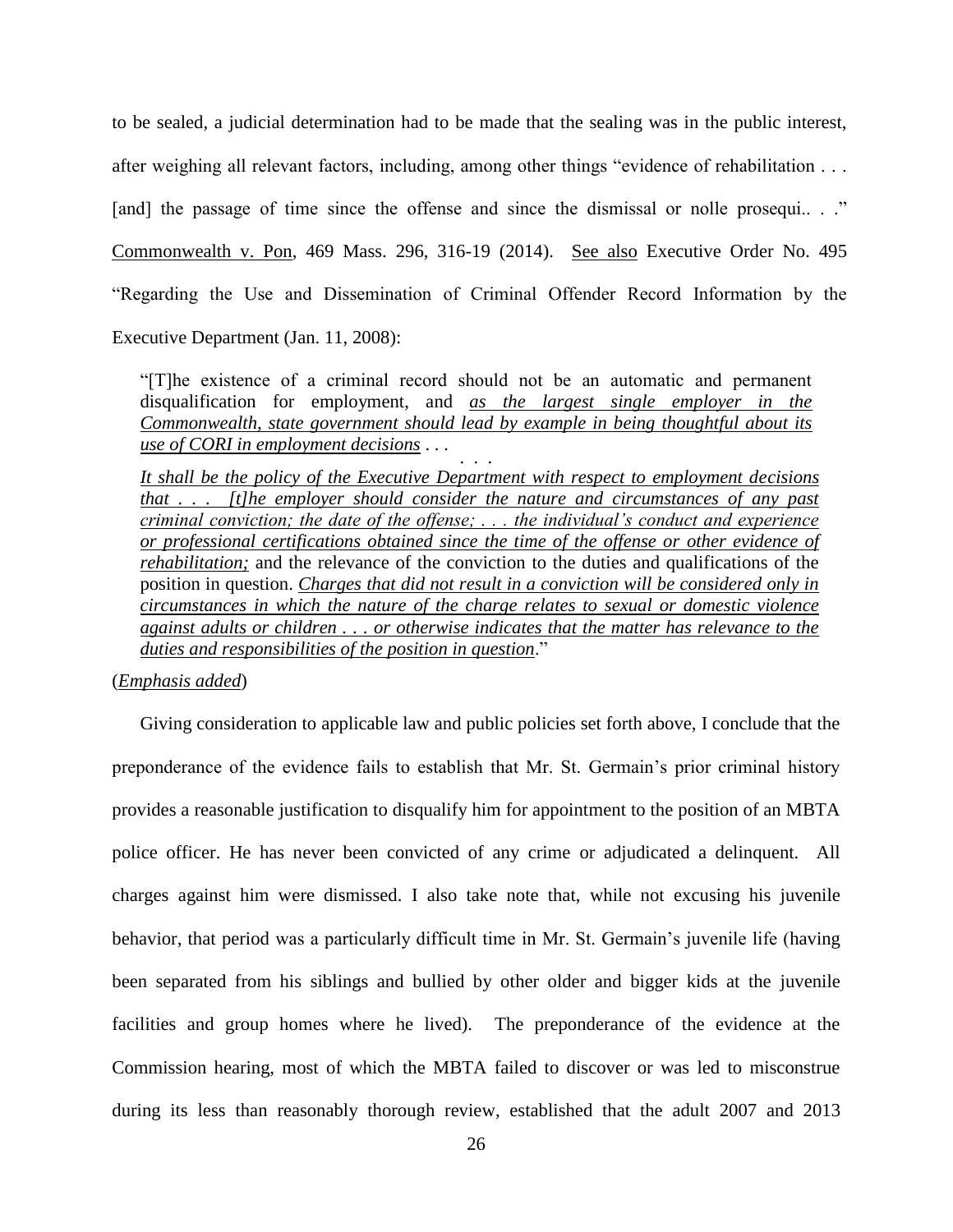incidents involved legitimate verbal arguments that, without a more thorough review than appears in this record, cannot reasonably be characterized as a pattern of domestic abuse or violence.. The credible testimony of Mr. St. Germain and Ms. C established that both incidents were isolated instances in a long-term relationship with Ms. C and their three children, that is, and has been, on good terms, without need even for a court order of support since 2014. I take note that Ms. C did not deny her potential bias due to her financial interest in Mr. St. Germain's employment future, but I credit her testimony for its candor and honesty.<sup>13</sup>

Mr. St. German's adult history shows many indicia of his maturity, none of which the MBTA considered, as the background investigator never met him and never took a serious look at his adult professional and pearsonal life beyond the paper record of his criminal history. No less than four law enforcement agencies (Suffolk Sheriff, Medford Police, Woburn Police and the State of Utah) have deemed him suitable to hold an LTC and carry a firearm. He has a satisfactory employment record as a Suffolk Deputy Sheriff, which, among other things, includes responsibility to operate cruisers and to handle the many stressors of a job dealing with the care and custody of prisoners. He proudly and credibly presented the evidence of these current, positive traits, in testimony that showed a demeanor that was calm and reserved, even under tough cross-examination.

In sum, because of the absence of a thorough review of Mr. St. Germain's background and after consideration of the preponderance of the evidence that failed to establish that Mr. St. Germain ever committed any domestic physical or verbal abuse of anyone in his entire life, I conclude that the MBTA has not met its burden to establish that he has a "troubling history" of "domestic violence" and never outgrew the "pattern of aggressive, assaultive behavior, lack of

 $<sup>13</sup>$  The dispute reported in the Medford 2010 incident report was not considered worthy of pursuit by the police or</sup> Ms. C or Mr. St. Germain (the incident had slipped his mind until the MBTA bypass letter refreshed his recollection). The 2005 Boston incident was a case of mistaken identity. I give no weight to either incident.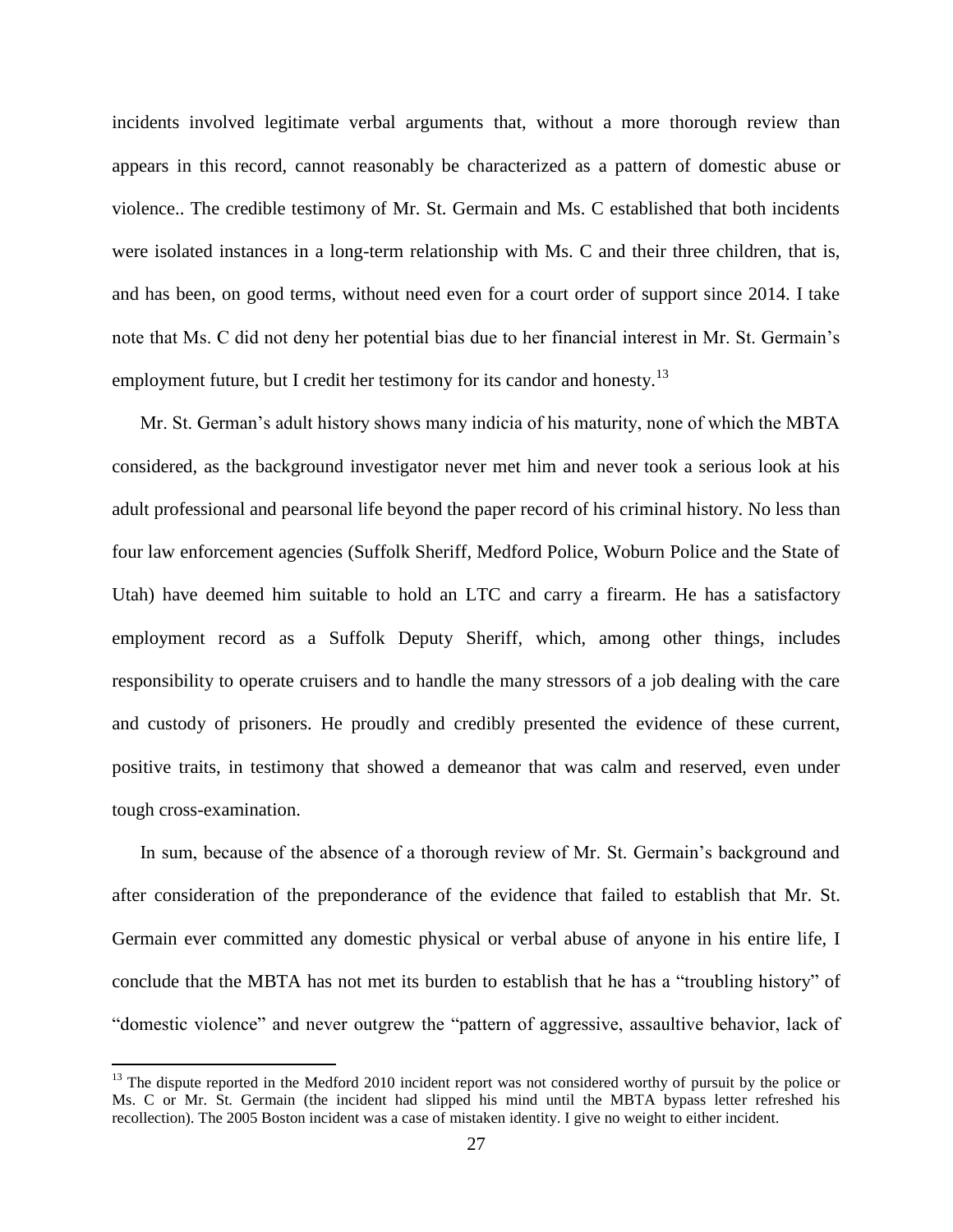impulse control and anger, dating from his time as a juvenile" that it claims to be the reason for this unwarranted bypass decision.

## False Statements

The MBTA claims that Mr. St. Germain provided three knowingly false answers to questions on his application: (1) omitting disclosure of an on-the-job injury, (2) failing to disclose discipline received at the Middlesex Sheriff and Suffolk Sheriff's departments, and (3) disclosing only one of his two LTCs, omitting his Utah Concealed Carry License. I accept Mr. St. Germain's testimony that none of those omissions were intentional but, rather, attributed to the formatting issues he had encountered in completing the MBTA application.

An appointing authority is entitled to bypass a candidate who has "purposefully" fudged the truth as part of the application process. See, e.g., Minoie v. Town of Braintree, 27 MCSR 216 (2014). However, providing incorrect or incomplete information on an employment application does not always equate to untruthfulness. "[L]abeling a candidate as untruthful can be an inherently subjective determination that should be made only after a thorough, serious and [informed] review that is mindful of the potentially career-ending consequences that such a conclusion has on candidates seeking a career in public safety." Kerr v. Boston Police Dep't, 31 MCSR 35 (2018), citing Morley v. Boston Police Department, 29 MCSR 456 (2016) Moreover, as this case illustrates, a bypass letter is available for public inspection upon request, so the consequences to an applicant of charging him or her with untruthfulness can extend beyond the application process initially involved. See G.L.c.31,§27,¶2.

The corollary to the serious consequences that flow from a finding that a law enforcement officer or applicant has violated the duty of truthfulness requires that any such charges must be carefully scrutinized so that the officer or applicant is not unreasonably disparaged for honest mistakes or good faith mutual misunderstandings. See, e.g., Boyd v. City of New Bedford, 29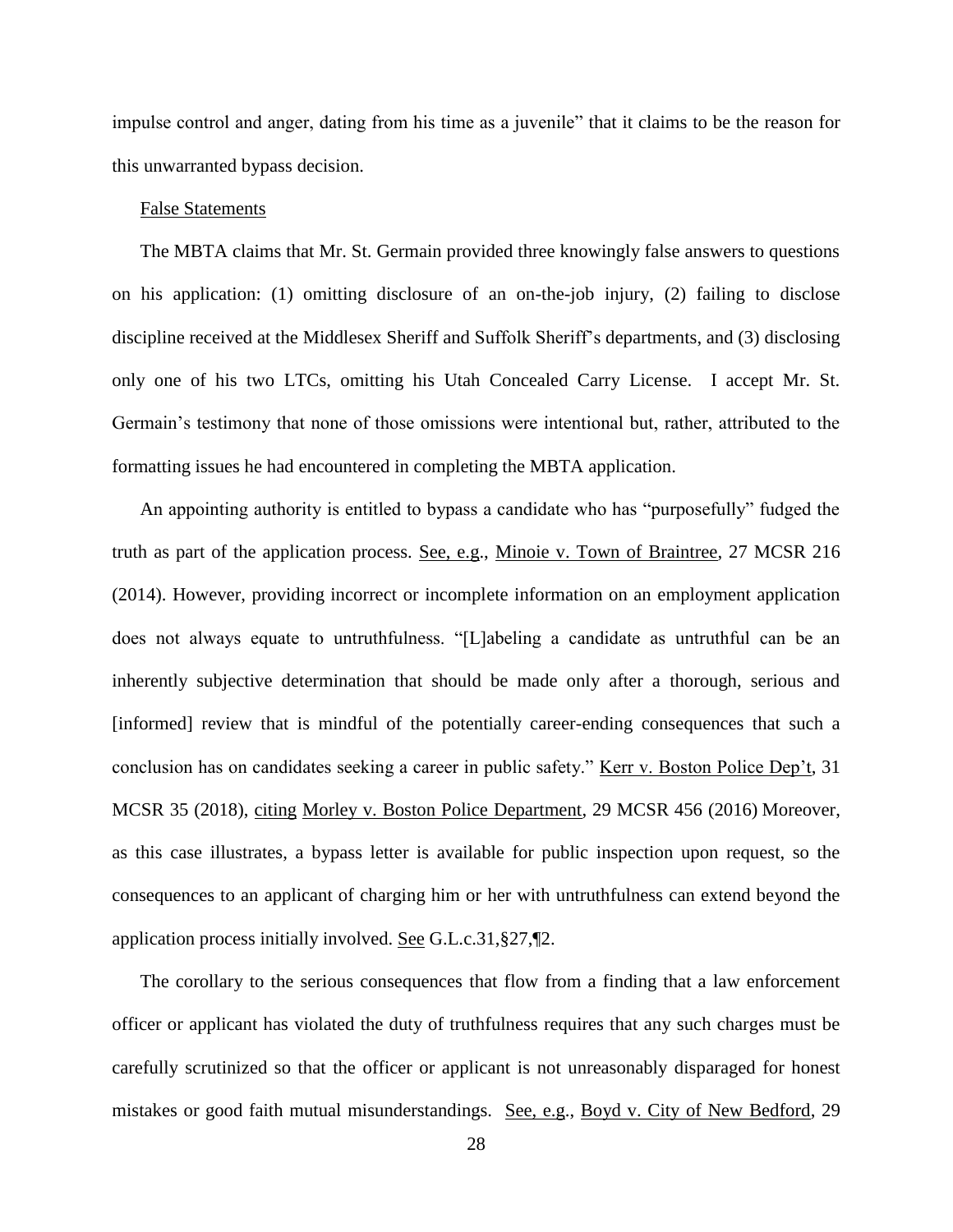MCSR 471 (2016) (honest mistakes in answering ambiguous questions on NBPD Personal History Questionnaire); Morley v. Boston Police Dep't, 29 MCSR 456 (2016) (candidate unlawfully bypassed on misunderstanding appellant's responses about his "combat" experience); Lucas v. Boston Police Dep't, 25 MCSR 420 (2012) (mistake about appellant's characterization of past medical history)

In sum, the preponderance of the evidence failed to establish the MBTA's attempt to characterize these errors and omissions as examples of untruthfulness.

#### Other Errors and Omissions

The MBTA also identifies what it calls unintentional mistakes committed by Mr. St. Germain in completing his application. In addition to the three examples just mentioned above, the MBTA cites five other alleged errors and omissions: (1) omitting his part-time outside employment as a barback while working at the Suffolk Sheriff's office; (2) leaving off his period of unemployment from 2010 to 2013 between jobs at Fidelity Investments and Toys R Us; (3) failing to list his three different assignments at Fidelity Investments as separate employments; (4) erroneously listing two drugs he was properly prescribed as having been taken "without a prescription"; and (5) failing to report his 2018 applications to the MSP and Brockton as required further disclosures of "encounters" or "interactions" with a law enforcement agency.

Mr. St. Germain does not concede that his use of a single block to report his employment at Fidelity was an error at all. He does concede, however, that he "clearly made [other] mistakes", including "misreading" the question on prescription drugs because he didn't understand that drugs administered in the hospital were "prescribed" to him, forgetting to list his period of unemployment from 2010 to 2013 and failing to disclose his part-time job as a barback and his on-the-job accident while working as a Suffolk Deputy Sheriff.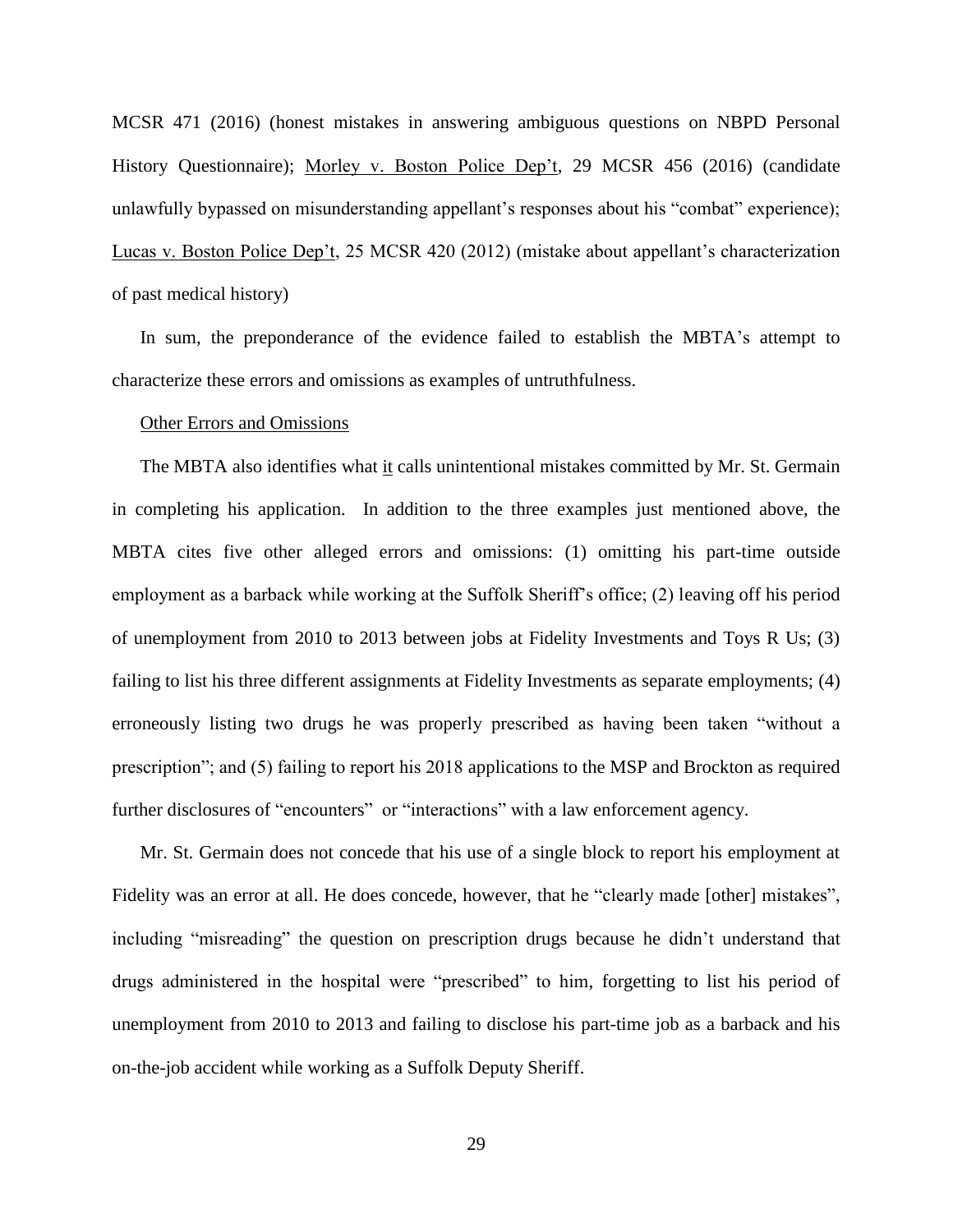Finally, forgetting to update his application to report his 2018 Brockton application and his 2018 MSP application and rejection by the MSP is troubling, but it does not alter my conclusion that, although attention to detail is an important trait for a police officer, on all of the evidence, Mr. St. Germain's carelessness on his application, alone, does not rise above the level of isolated, honest mistakes and, without more, does not presents a legitimate reason to question his candor or overall attention to detail. cf. Barboza v. City of New Bedford, 29 MSCR 495 (2016) (application riddled with dozens of discrepancies and credibility issues about prior employment and involvement with a known felon).<sup>14</sup>

Mr. St. Germain's errors are not excused by the rushed circumstances of his own making that he faced to complete his application. However, the MBTA also had information in the form of employment references that expressly praised Mr. St. Germain for his "professionalism" and "strict attention to detail as a correction officer". Having made no effort to follow-up with any of those on-the-job references or employers, or even meet with Mr. St. Germain, I cannot credit the background investigator's professed concern that these inadvertent errors on his application justify his bypass recommendation.

#### **CONCLUSION**

 $\overline{a}$ 

For the reasons stated herein, this appeal of the Appellant, Richard St. Germain, is *allowed.*  Pursuant to the powers of relief inherent in Chapter 310 of the Acts of 1993, the Commission ORDERS that the Massachusetts Human Resources Division and/or the City of Gloucester in its

<sup>&</sup>lt;sup>14</sup> I also note that, insofar as the MBTA relied on the Brockton and MBTA rejections: (1) the MSP rejection was due, at least in significant part, to reports of statements allegedly made by Ms. C about Mr. St. Germain which I found were misconstrued or not accurate, and (2), as set forth in the decision announced today in St. Germain v. Brockton, the Commission found that the reasons cited by the MBTA in the Brockton bypass letter were not reasonably justified.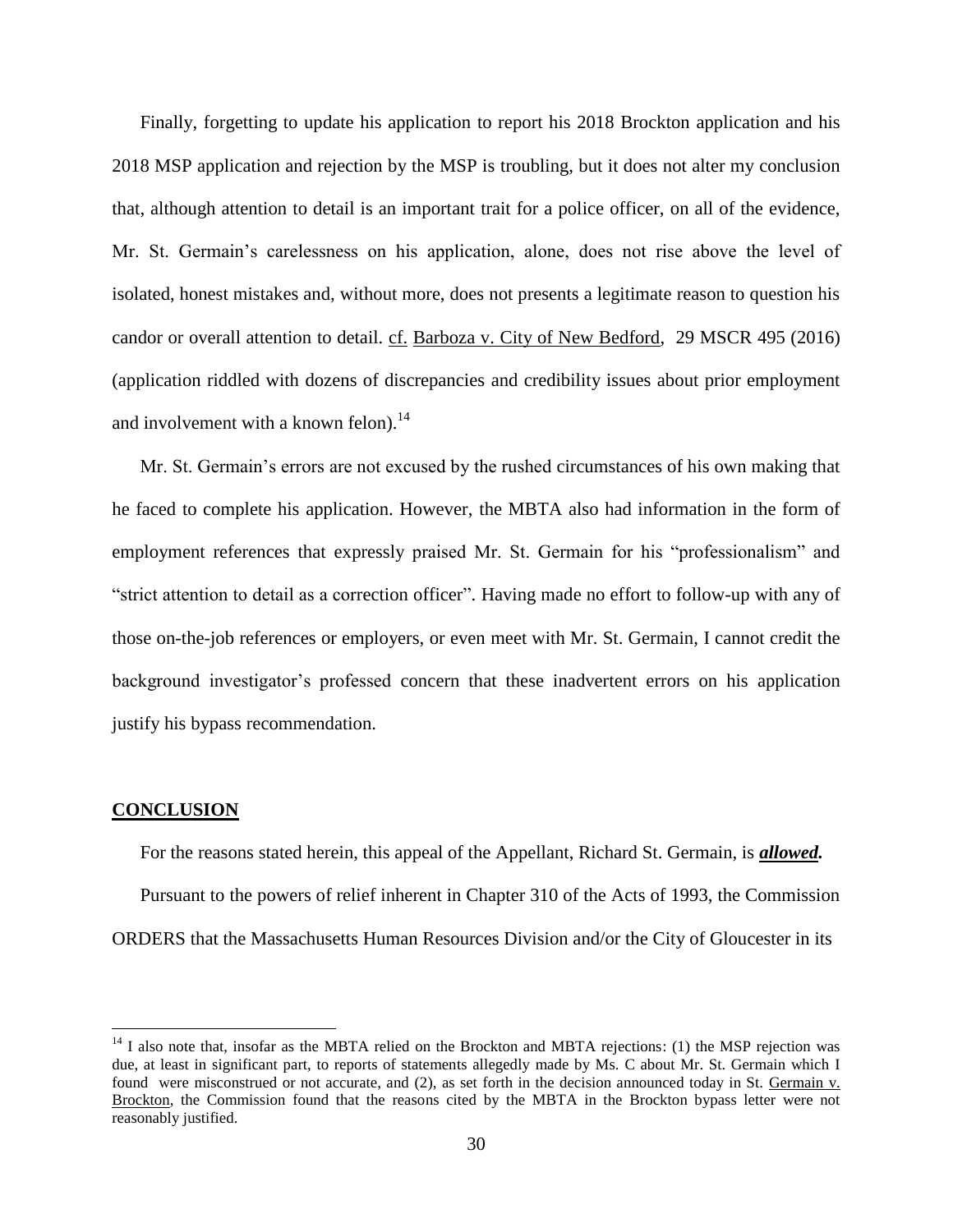delegated capacity take the following action:

- Place the name of Richard St. Germain at the top of any current or future Certification for the position of MBTA Transit Police Officer until he is appointed or bypassed after consideration consistent with this Decision.
- If Mr. St. Germain is appointed as an MBTA Transits Police Officer, he shall receive a retroactive civil service seniority date which is the same date as the first candidate ranked below Mr. St. Germain who was appointed from Certification No. 05777. This retroactive civil service seniority date is not intended to provide Mr. St. Germain with any additional pay or benefits including, without limitation, creditable service toward retirement.

Civil Service Commission

*/s/Paul M. Stein*  Paul M. Stein, Commissioner

By 3-2 vote of the Civil Service Commission (Bowman [NO], Chairman; Camuso [AYE], Ittleman [NO], Stein [AYE] and Tivnan [AYE], Commissioners) on June 4, 2020.

Either party may file a motion for reconsideration within ten days of the receipt of this Commission order or decision. Under the pertinent provisions of the Code of Mass. Regulations, 801 CMR 1.01(7)(l), the motion must identify a clerical or mechanical error in this order or decision or a significant factor the Agency or the Presiding Officer may have overlooked in deciding the case. A motion for reconsideration does not toll the statutorily prescribed thirty-day time limit for seeking judicial review of this Commission order or decision.

Under the provisions of G.Lc.31, §44, any party aggrieved by this Commission order or decision may initiate proceedings for judicial review under G.L.c.30A,§14 in the superior court within thirty (30) days after receipt of this order or decision. Commencement of such proceeding shall not, unless specifically ordered by the court, operate as a stay of this Commission order or decision. After initiating proceedings for judicial review in Superior Court, the plaintiff, or his / her attorney, is required to serve a copy of the summons and complaint upon the Boston office of the Attorney General of the Commonwealth, with a copy to the Civil Service Commission, in the time and in the manner prescribed by Mass. R. Civ. P. 4(d).

Notice: James W. Gilden, Esq. (Appellant) Daniel A. Kazakis, Esq. (for Respondent) Patrick Butler, Esq. (HRD) Regina Caggiano (HRD)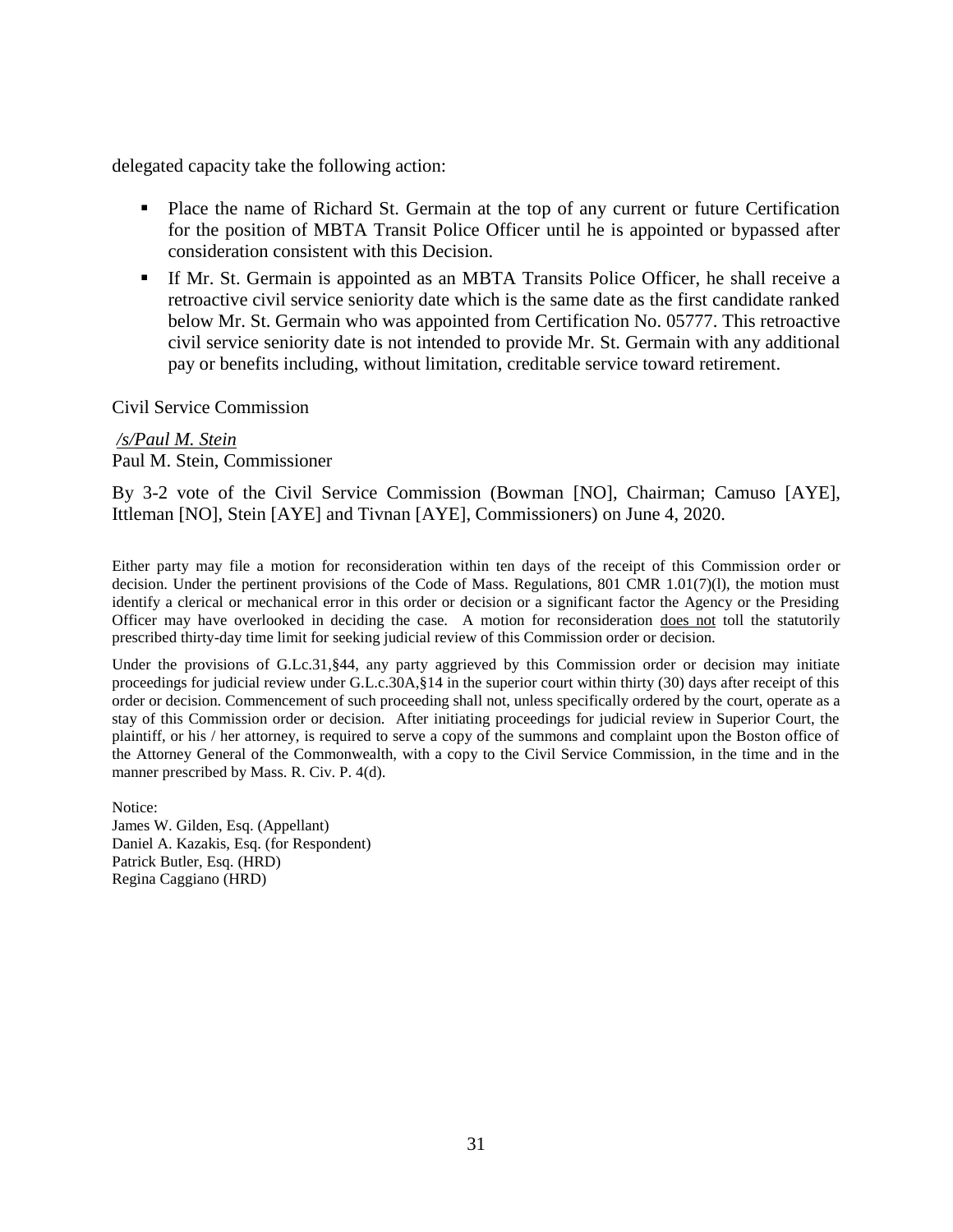# **COMMONWEALTH OF MASSACHUSETTS CIVIL SERVICE COMMISSION**

v.

**SUFFOLK, ss. One Ashburton Place – Room 503 Boston, MA 02108 (617) 727-2293**

**RICHARD ST. GERMAIN,**

*Appellant* **CASE NO. G1-19-128**

**MASSACHUSETTS BAY TRANSPORTATION AUTHORITY,** *Respondent*

#### OPINION OF CHRISTOPHER BOWMAN AND CYNTHIA ITTLEMAN

 The MBTA Transit Police Department has provided valid reasons to bypass the Appellant. First, the Appellant, based on his own testimony, was involved in two (2) domestic violencerelated incidents, including an incident in 2013 where he entered a home without permission, grabbed the mother of his children, spun her around and stole her cell phone. Aware that police had been called, the Appellant fled the scene and threw the cell phone out a car window, destroying the cell phone. This type of disturbing conduct, standing alone, is a valid reason for bypass.

 Second, the Appellant failed to disclose on his application that he held a license to carry (LTC) a firearm in the State of Utah, which had previously been suspended for one (1) year.

 Third, even as of the date of the hearing before the Commission, the Appellant had failed to provide the MBTA Police Department with documents that all candidates were required to produce, including, but not limited to, copies of his tax returns.

 Fourth, the Appellant failed to provide complete and/or thorough responses to various questions on the application.